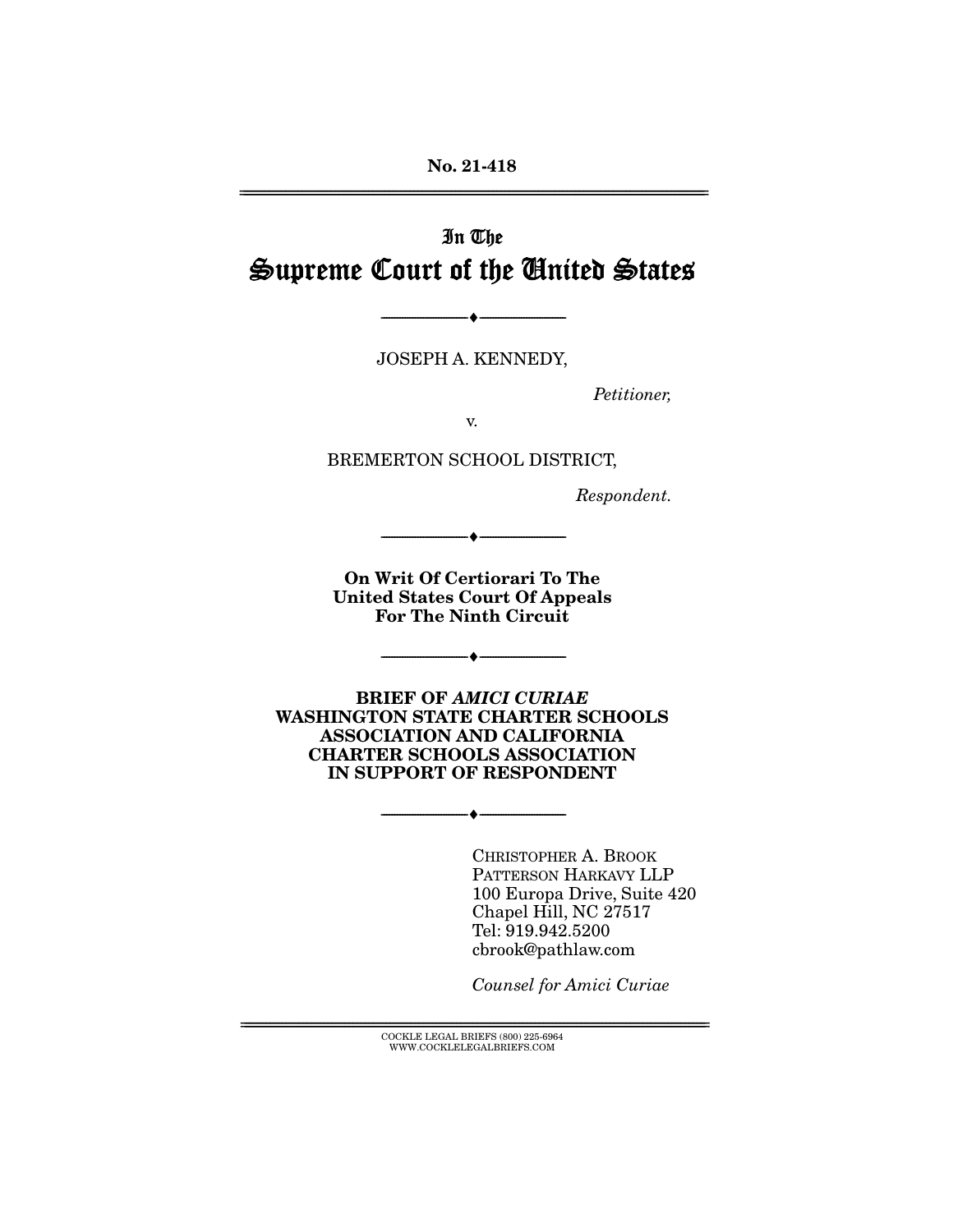# TABLE OF CONTENTS

|     |                                                                                                                                                                                                                                                       | $\mathbf{i}$   |
|-----|-------------------------------------------------------------------------------------------------------------------------------------------------------------------------------------------------------------------------------------------------------|----------------|
|     |                                                                                                                                                                                                                                                       | iii            |
|     | INTEREST OF AMICI CURIAE                                                                                                                                                                                                                              | $\mathbf{1}$   |
|     | SUMMARY OF THE ARGUMENT                                                                                                                                                                                                                               | $\overline{2}$ |
|     |                                                                                                                                                                                                                                                       | 5              |
| I.  | THE PRACTICAL FIRST AMENDMENT<br><b>JURISPRUDENCE RELIED UPON BY</b><br>LOWER COURT IN<br><b>DECIDING</b><br>THE<br>THIS CASE APPROPRIATELY RECOG-<br>WEIGHTY INTERESTS<br><b>NIZES</b><br>THE<br>THAT CHARTER PUBLIC SCHOOL COM-<br>MUNITIES BALANCE | 5              |
|     | A. Charter schools are public schools sub-<br>ject to state and federal constitutional                                                                                                                                                                | 5              |
|     | Current First Amendment jurisprudence<br>B.<br>carefully and practically balances the<br>interests of students, families, and em-<br>ployees in public school communities                                                                             | 8              |
| II. | RULING FOR THE PETITIONER WOULD<br>THREATEN CHARTER SCHOOLS' ABIL-<br>ITY TO EDUCATE THEIR STUDENTS<br>AS WELL AS EFFECTIVELY MANAGE<br>THEIR EMPLOYEES, CLASSROOMS, FA-<br>CILITIES, AND GROUNDS                                                     | 14             |
|     | Charter schools must be able to estab-<br>$A_{\cdot}$<br>lish welcoming, non-coercive environ-                                                                                                                                                        |                |
|     | ments for all students                                                                                                                                                                                                                                | 14             |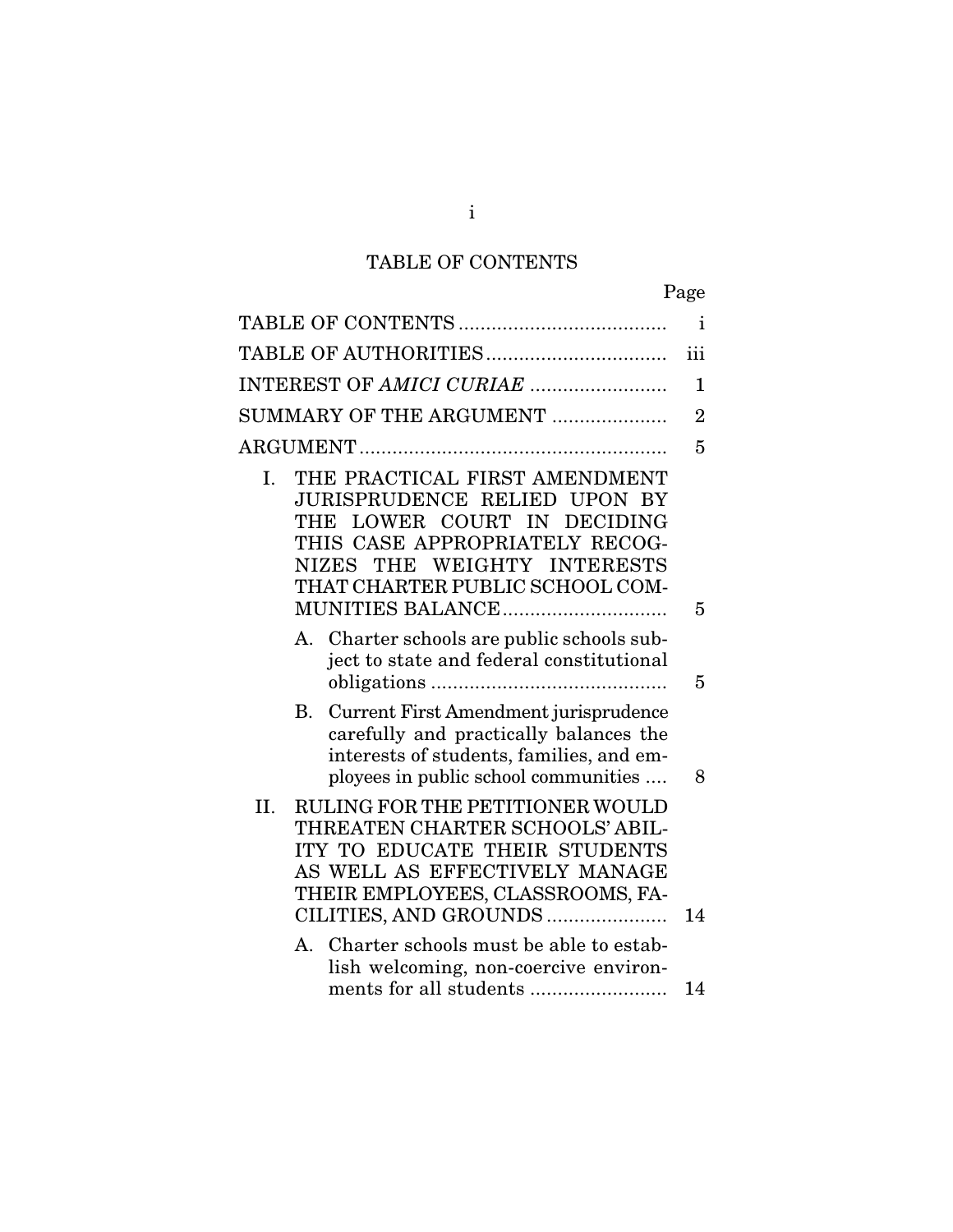# TABLE OF CONTENTS – Continued

Page

| B. Charter schools must be able to direct                                         |    |
|-----------------------------------------------------------------------------------|----|
| C. Charter schools must be able to con-<br>trol their classrooms, facilities, and |    |
|                                                                                   | 23 |
|                                                                                   |    |

ii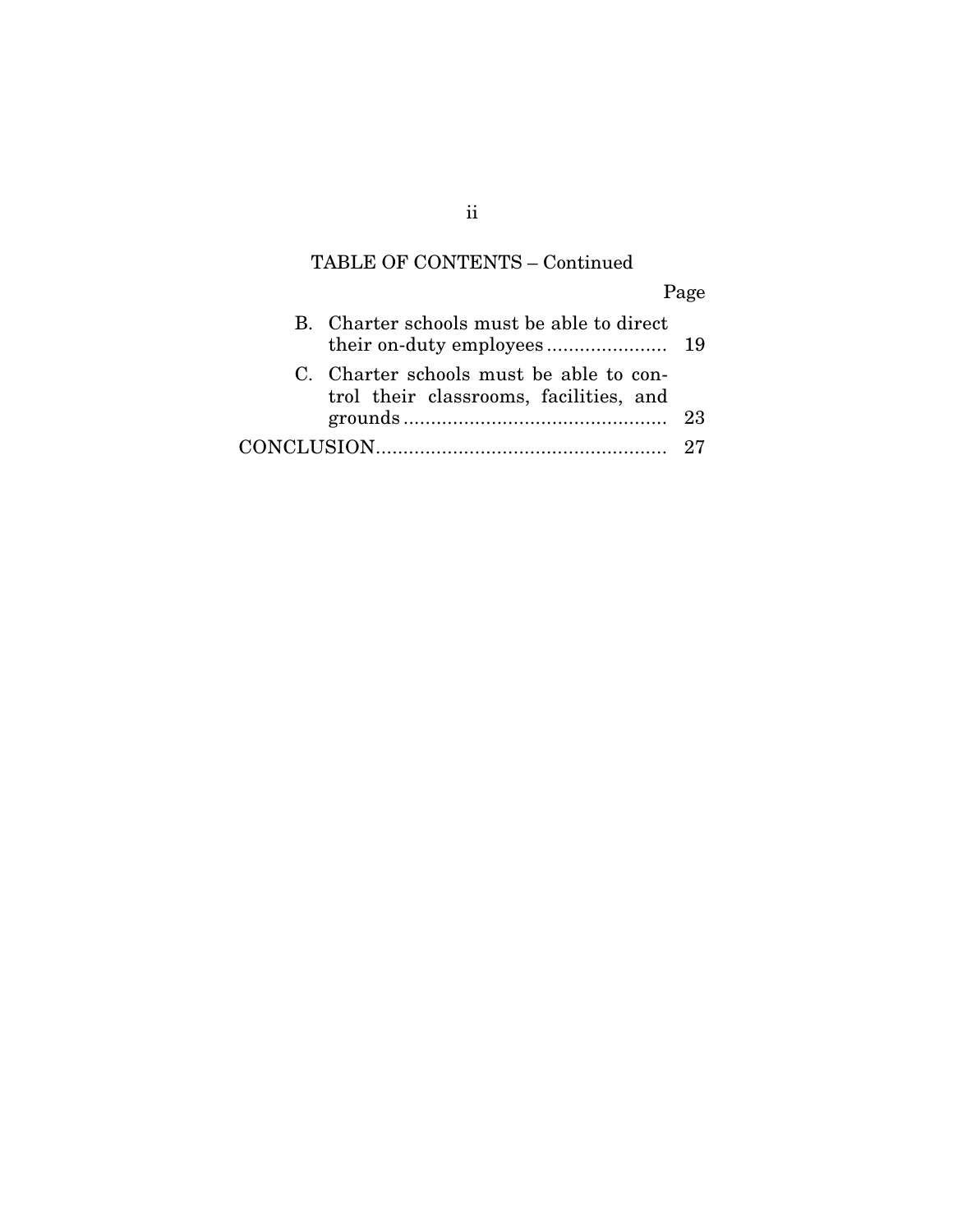## TABLE OF AUTHORITIES

Page

| <b>CASES</b>                                                       |
|--------------------------------------------------------------------|
| Am. Legion v. Am. Humanist Ass'n,                                  |
| Bd. of Educ. of Westside Cmty. Sch. v.<br>Mergens ex rel. Mergens, |
| Capitol Square Review & Advisory Bd. v. Pinette,                   |
| Church of the Lukumi Babalu Aye, Inc. v.<br>City of Hialeah,       |
| Edwards v. Cal. Univ. of Penn.,                                    |
| Edwards v. Aguillard,                                              |
| El Centro de la Raza v. State,                                     |
| Epperson v. Arkansas,                                              |
| Garcetti v. Ceballos,                                              |
| Good News Club v. Milford Central Sch.,                            |
| Lane v. Franks,                                                    |
| Lassonde v. Pleasanton Unified Sch. Dist.,                         |

iii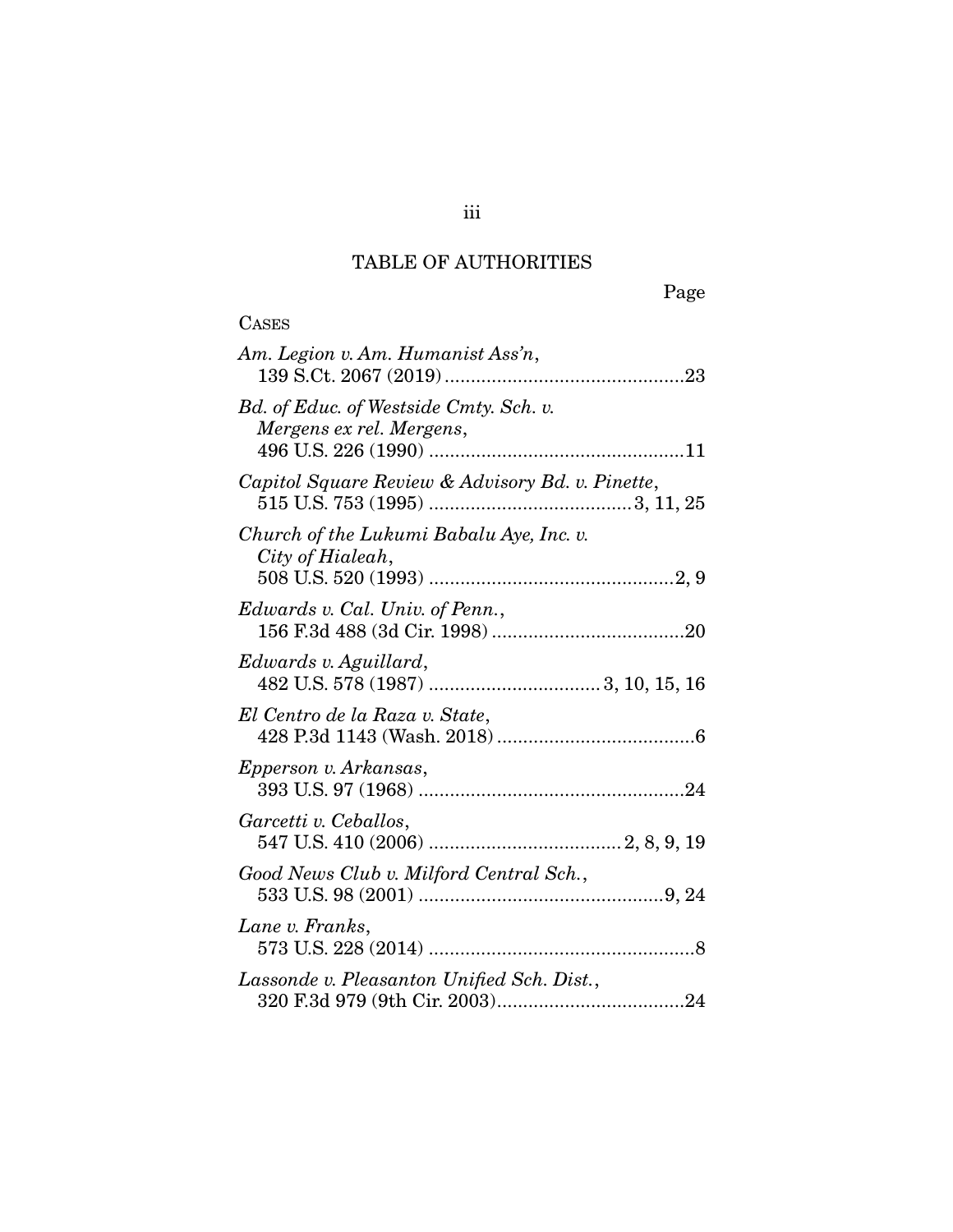## TABLE OF AUTHORITIES – Continued

| Lee v. Weisman,                                                                                   |
|---------------------------------------------------------------------------------------------------|
| Mayer v. Monroe Cnty Cmty. Sch. Corp.,                                                            |
| McCreary Cnty. v. Am. Civil Liberties of Ky.,                                                     |
| Our Peculiar Family v. Inspire Charter School,<br>2020 WL 3440562 (C.D. Cal. June 23, 2020)10, 11 |
| Perry Educ. Ass'n v. Perry Local Educators' Ass'n,                                                |
| Regents of Univ. of Michigan v. Ewing,                                                            |
| Riley's American Heritage Farms v. Elsasser,<br>2022 WL 804108 (9th Cir. Mar. 17, 2022)10         |
| Rosenberger v. Rector & Visitors of Univ. of Va.,                                                 |
| Sable Cmmc'ns of Cal., Inc. v. FCC,                                                               |
| Santa Fe Indep. Sch. Dist. v. Doe,                                                                |
| Wallace v. Jaffree,                                                                               |
| Wilson v. State Bd. of Educ.,<br>75 Cal.App.4th 1125 (Cal. Ct. App. 1999) 6, 7                    |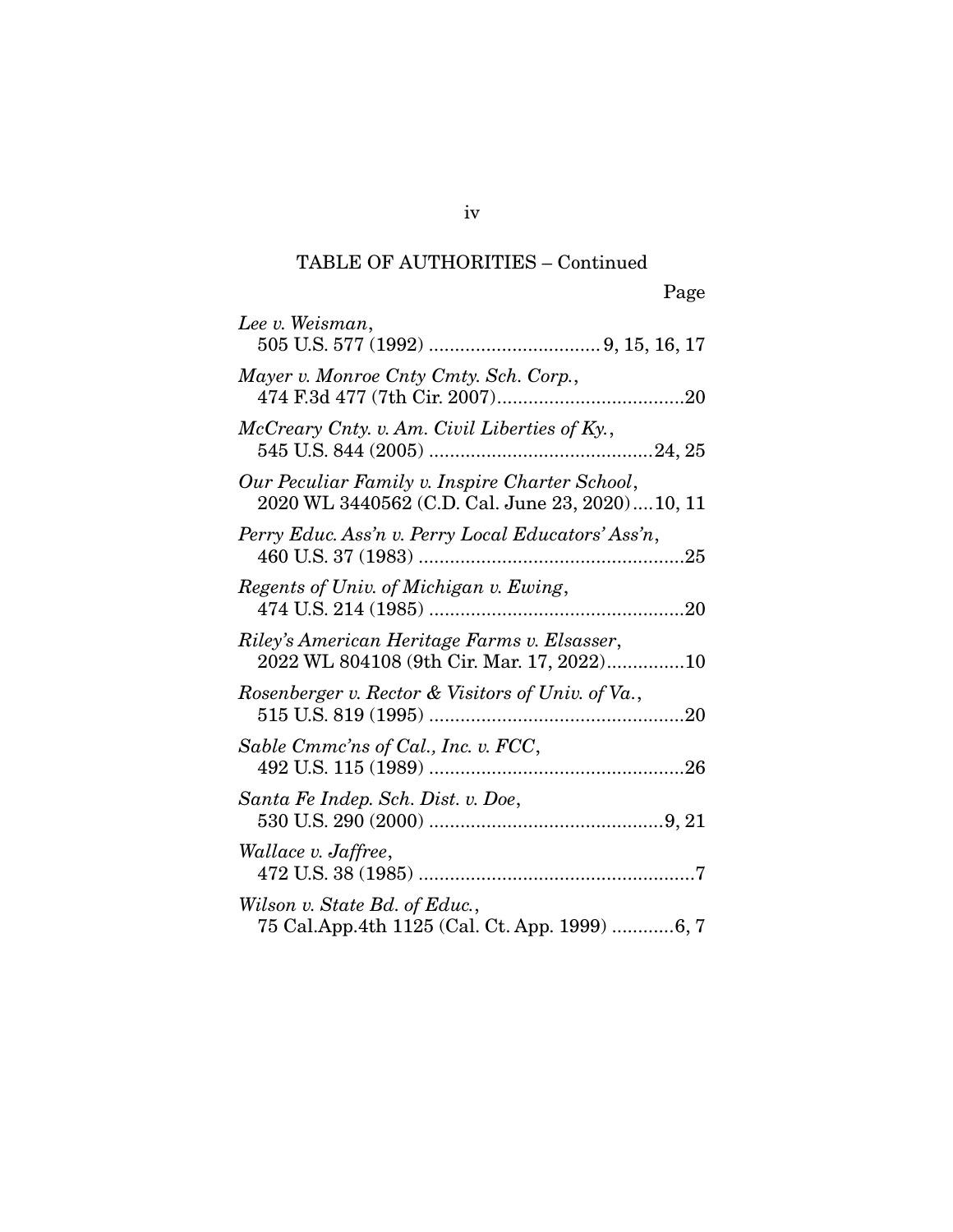# TABLE OF AUTHORITIES – Continued

| <b>CONSTITUTIONAL PROVISIONS</b> |  |
|----------------------------------|--|
|                                  |  |
|                                  |  |

## **STATUTES**

| Cal. Educ. Code § 47605(i) (2021) 17          |
|-----------------------------------------------|
|                                               |
| Cal. Educ. Code § 47607(f)(4) (2021) 13       |
|                                               |
|                                               |
| Wash. Rev. Code § 28A.642.010 (2022) 11       |
| Wash. Rev. Code § 28A.710.010(1) (2022) 7     |
|                                               |
| Wash. Rev. Code § 28A.710.030(1)(f) (2022)7   |
| Wash. Rev. Code § 28A.710.040(3) (2022) 6, 22 |
|                                               |
| Wash. Rev. Code § 28A.710.040(i) (2022) 7     |

v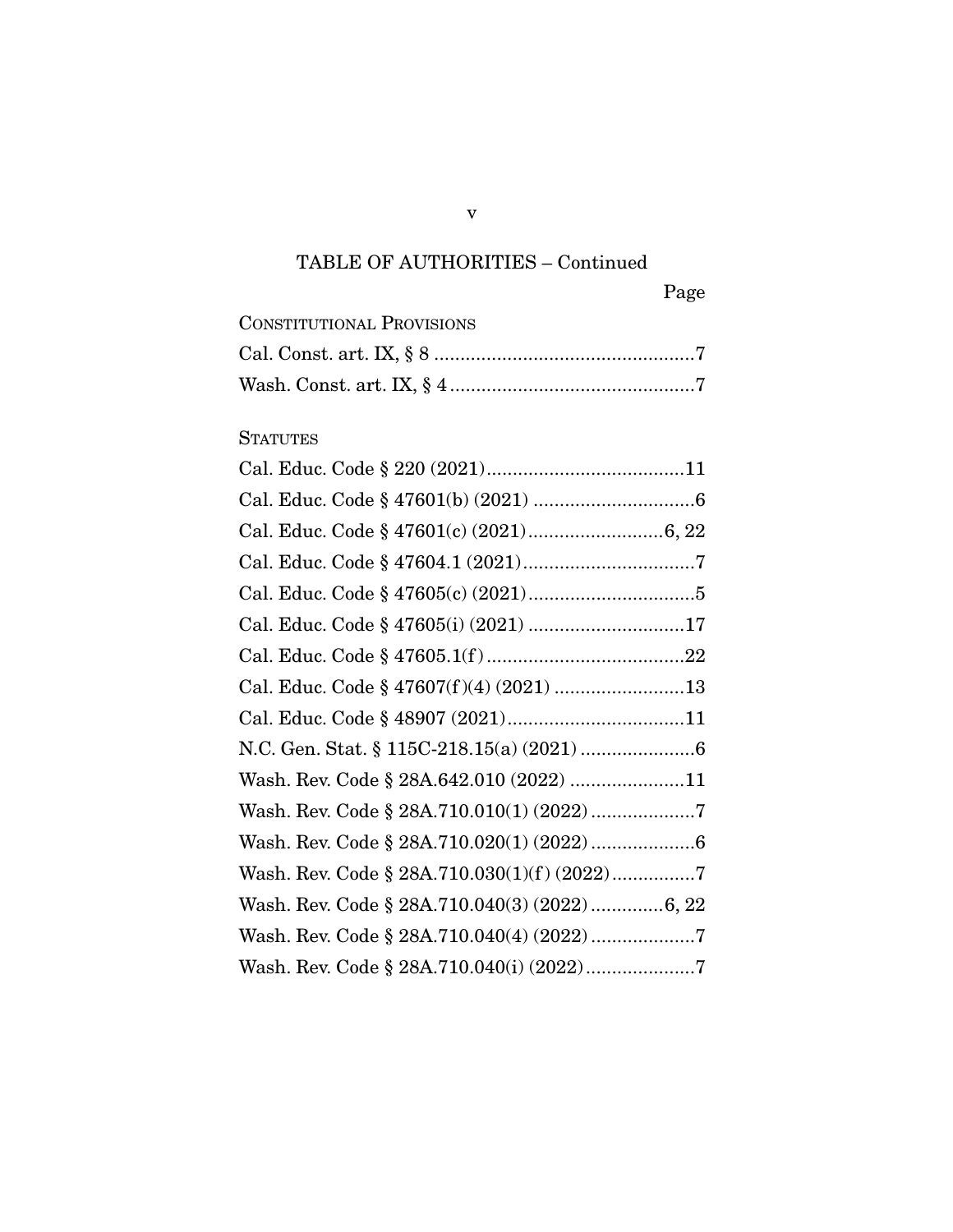## TABLE OF AUTHORITIES – Continued

| Wash. Rev. Code $\S$ 28A.710.130(2)(o) (2022)17 |  |
|-------------------------------------------------|--|
| Wash. Rev. Code $\S$ 28A.710.200(1)(d) (2022)13 |  |

## OTHER AUTHORITIES

| Charter School Report 2020-2021, Washington<br>State Board of Education, 2021, https://<br>www.sbe.wa.gov/sites/default/files/public/<br>documents/CharterSchools/2021%20Charter<br>%20School%20Report_SBE_Final.pdf 18 |  |
|-------------------------------------------------------------------------------------------------------------------------------------------------------------------------------------------------------------------------|--|
| Charters at 30: Reimagining Public Education,<br>CCSA, 2022, https://chartersat30.org 18, 22                                                                                                                            |  |
| Examining Islamophobia in California Schools,<br>Council on American-Islamic Relations-<br>California, 2021, https://static.ca.cair.com/reports/<br>islamophobia/downloads/cair-ca-bullying-report-                     |  |
| Peter Alexander, How Much Do You Know About<br>Olympia Oysters?, GREAT PENINSULA CONSERVANCY<br>$(Oct. 6, 2021)$ , https://greatpeninsula.org/how-<br>much-do-you-know-about-olympia-oysters/22                         |  |
| Pew Research Center, 2014 Religious Landscape<br>Study: Adults in California, https://www.pew<br>forum.org/religious-landscape-study/state/                                                                             |  |
| Pew Research Center, 2014 Religious Landscape<br>Study: Adults in Washington, https://www.<br>pewforum.org/religious-landscape-study/state/                                                                             |  |

## vi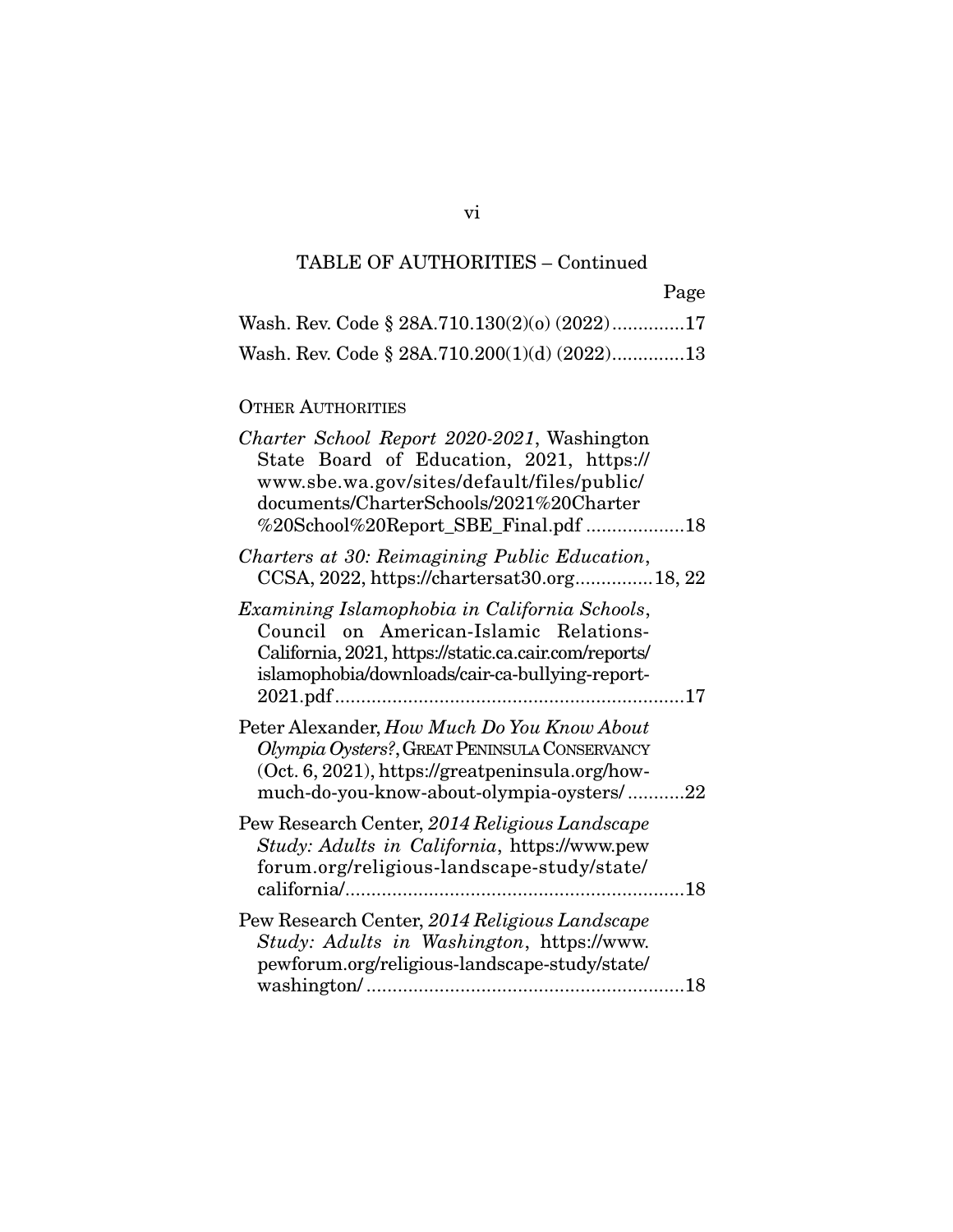#### **INTEREST OF** *AMICI CURIAE*<sup>1</sup>

 The Washington State Charter Schools Association ("WSCSA") and California Charter Schools Association ("CCSA") are statewide, non-profit membership and advocacy organizations. Their missions are to meet the needs of students, parents, educators, and communities for great public school options by supporting and advocating for high quality non-profit charter public schools and by sharing their successes with other public schools in their states.

 WSCSA and CCSA advocate on behalf of charter schools that prepare their students for success in college, career, community, and life – especially those schools that provide our most systemically underserved and vulnerable students with the high-quality public education they deserve. Charter public schools are committed to innovative educational solutions that can serve students from all backgrounds. But that is only possible in efficient and effective school environments that respect all students and families.

 Charter schools are part of the fabric of the Washington and California public school systems. Sixteen public charter schools, serving approximately 4,500 students, are currently operating in Washington. Nearly 700,000 children – approximately 11.5% of all

<sup>&</sup>lt;sup>1</sup> Pursuant to Supreme Court Rule 37.6, counsel for *amici* affirms that no counsel for a party authored this brief in whole or in part, and that no person other than amici or their counsel contributed money intended to fund preparing or submitting this brief. Counsel for both parties have consented to the filing of this brief.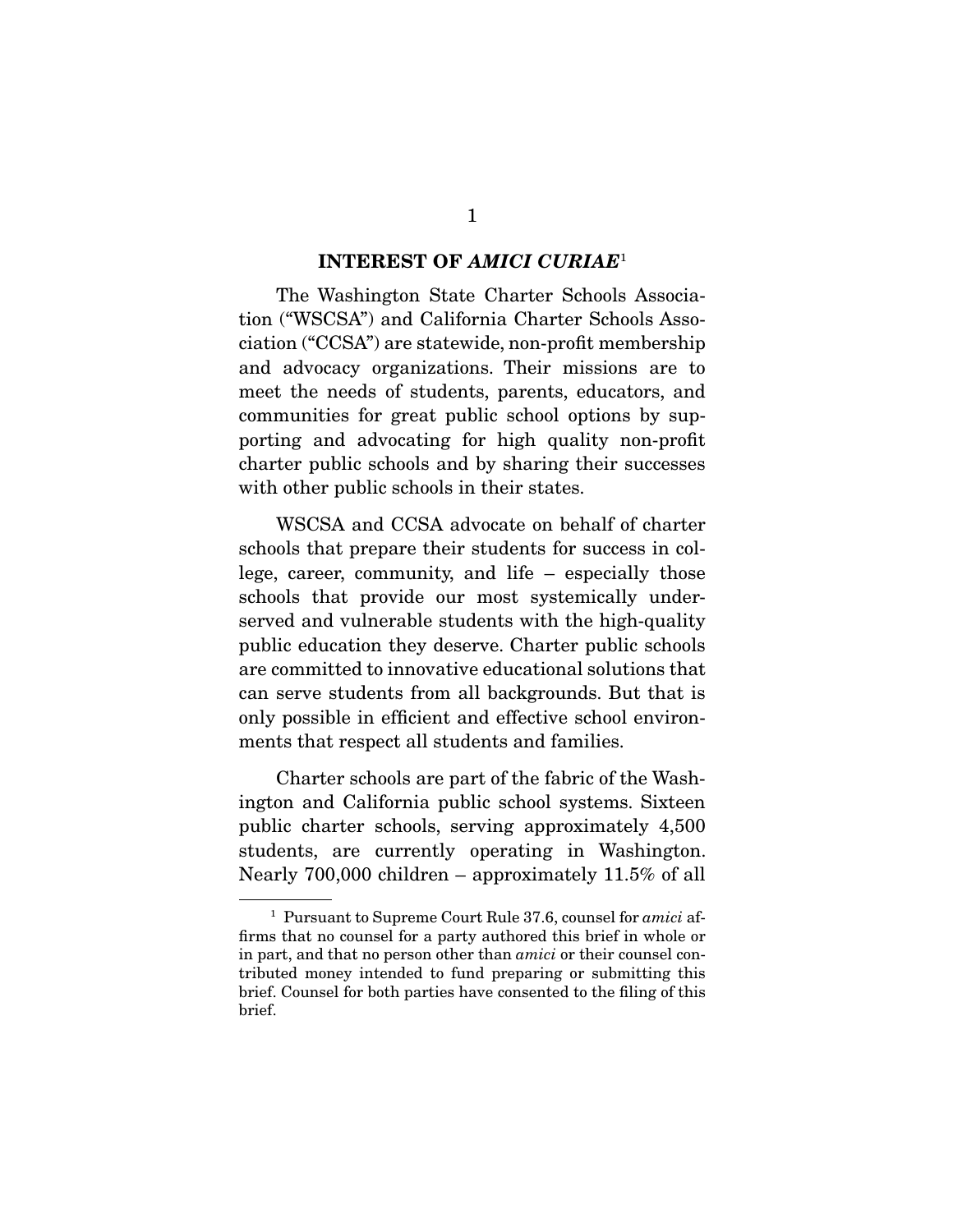public school students in the state – attend the more than 1,300 charter schools operating in California.

 WSCSA and CCSA submit this brief as amici curiae in support of respondent. They have an interest in this matter that aligns with that of traditional public schools such as those in the Bremerton School District ("BSD") but is independently important. A ruling for petitioner would have serious and negative day-to-day consequences for all public schools. But those consequences would be particularly problematic for charter public schools and their students.

#### **SUMMARY OF THE ARGUMENT**

 $\overbrace{\hspace{2.5cm}}^{\bullet}$   $\overbrace{\hspace{2.5cm}}^{\bullet}$ 

 The constitutional issues raised by this case have long been settled and reflect a careful balancing of weighty interests. Employers can regulate employees' actions and speech made "pursuant to their official duties[.]" Garcetti v. Ceballos, 547 U.S. 410, 421 (2006). It could hardly be otherwise for any business or school to function. But this discretion is limited, as it should be; employers cannot create "excessively broad job descriptions" in order to squelch employee speech. *Ibid.* at 424.

 Evincing even greater solicitude for individual rights, state restrictions on truly private religious expression outside the employer-employee context "must be narrowly tailored to advance . . . a compelling governmental interest[.]" Church of the Lukumi Babalu Aye, Inc. v. City of Hialeah, 508 U.S. 520, 531 (1993).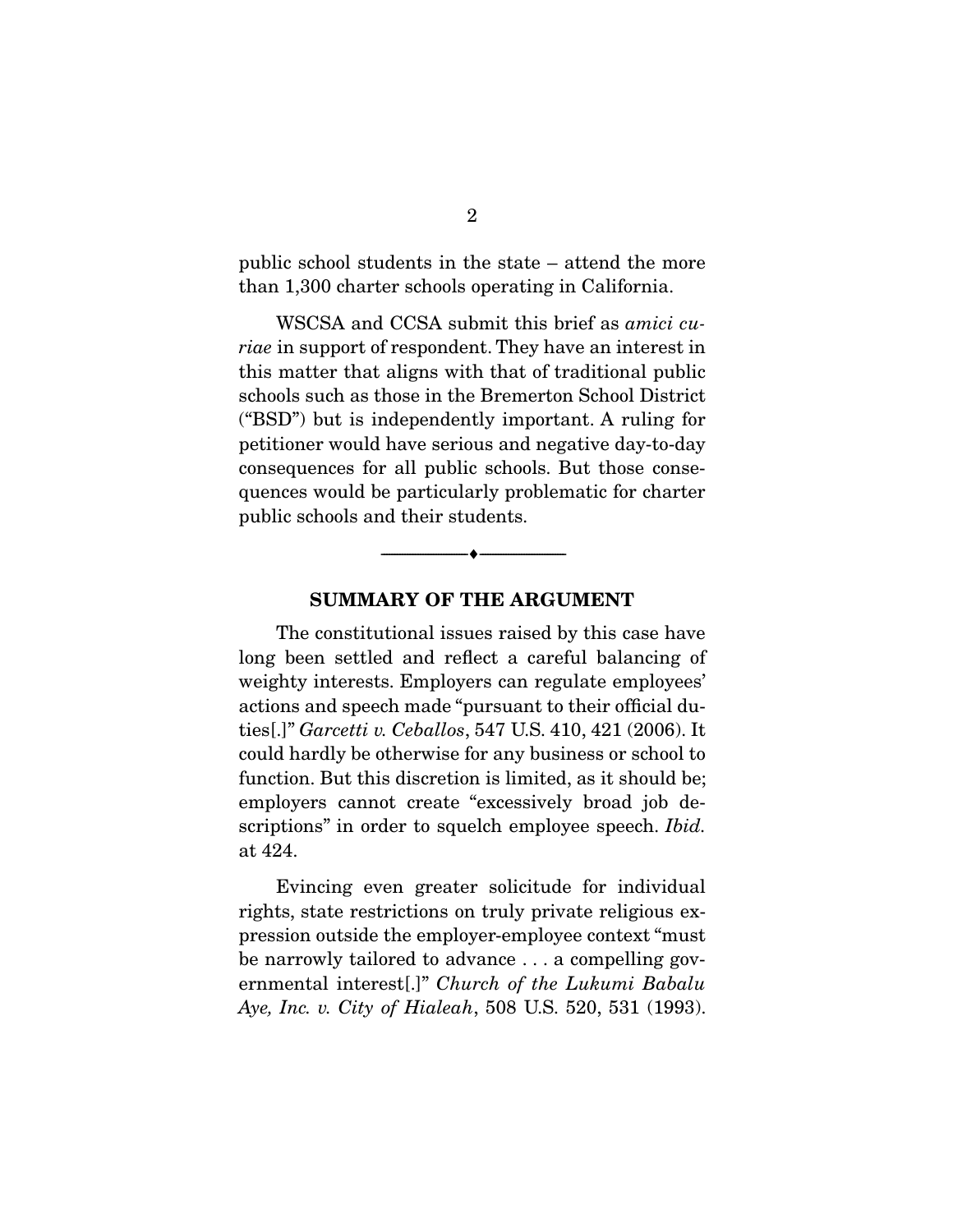But, again, the right to free expression is not absolute. Compliance with the Establishment Clause, a concern at its apex in the public school setting, see, e.g., Edwards v. Aguillard, 482 U.S. 578, 583-84 (1987), provides a valid basis for state regulation, Capitol Square Review & Advisory Bd. v. Pinette, 515 U.S. 753, 761-62 (1995).

 The Ninth Circuit Court of Appeals even-handedly applied these principles in ruling for the respondent, BSD. By his own admission, petitioner prayed while fulfilling his official duties. JA276. While he contends his prayers were private and quiet, the facts belie this at every turn. Petitioner inviting opposing teams to join him in prayer on the 50-yard line immediately following games (JA41, 229, 266-68), members of the public "stampeding" the field to join as well (Pet.App. 9), his players feeling coerced to join (Pet.App. 4, 157; JA359) – if this is private and quiet, then what is public and loud? The lower court thus had no choice but to hold that petitioner's prayers were government speech subject to regulation by BSD. Pet.App. 16-17. Accepting for the sake of argument that petitioner's prayers were private does not change the outcome. The Ninth Circuit correctly held, in the alternative, that the school's interest in preventing an Establishment Clause violation constituted a compelling interest that they appropriately pursued by seeking to work with the petitioner to identify an acceptable accommodation. Pet.App. 23-25.

While petitioner attacks these principles, *amici* not only rely upon them but also know that they are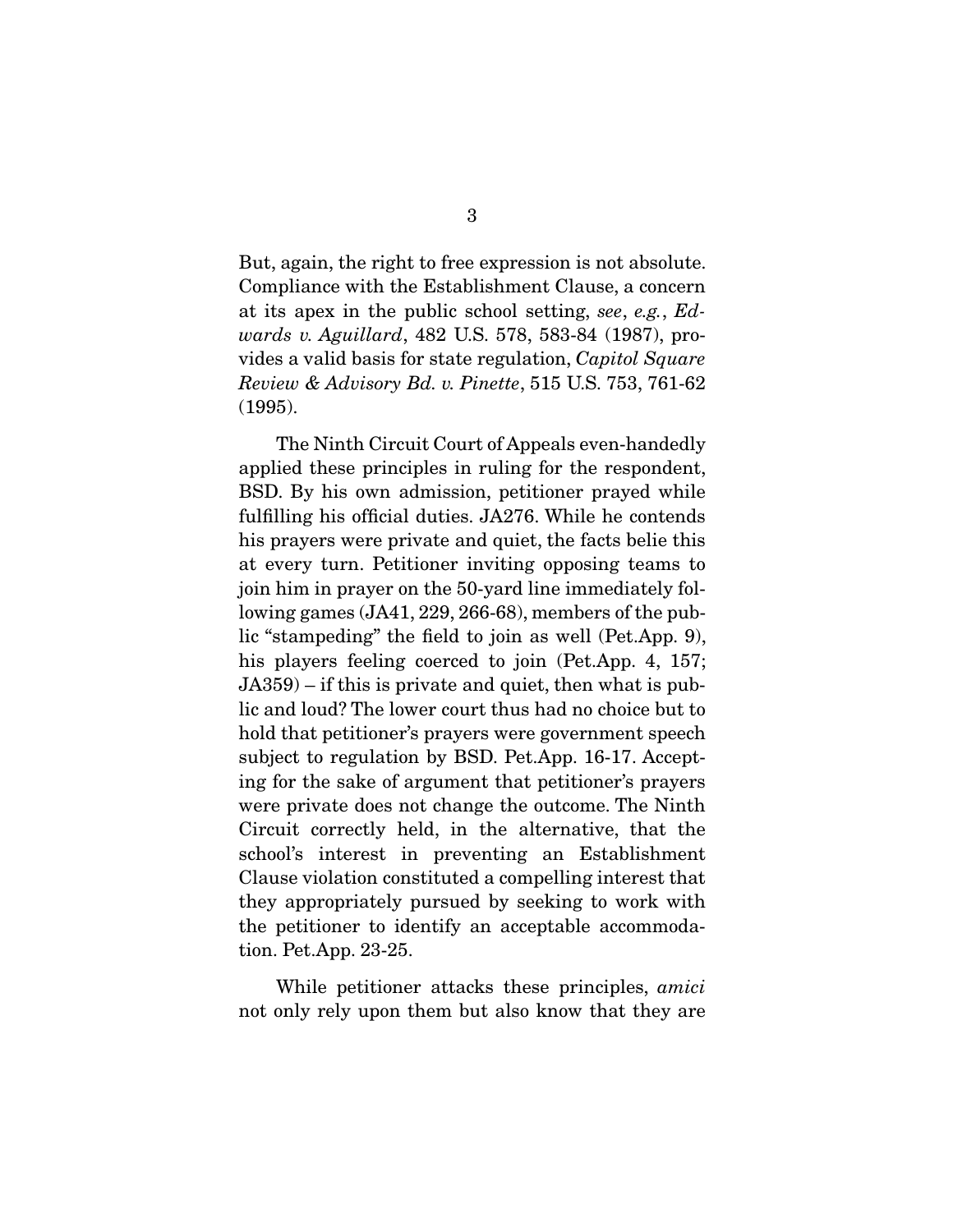essential to the educational mission of charter public schools.

 They are the lines on the field that show what actions are in bounds and what actions are out of bounds. See infra Section I.B. If petitioner were successful in erasing these lines, see *ibid.*, schools could no longer balance and seek to accommodate the interests of their student bodies, teachers, coaches, and parents. Instead, schools would become subject to individual vetoes no matter how well-founded their efforts to protect their students from religious coercion, see infra Section II.A., to keep their classrooms aimed at educational success, see infra Section II.B., their grounds serving their intended purposes, and their students safe on those grounds, see infra Section II.C.

 Though this imperils the mission of all public schools, these concerns are all the more pronounced for charter public schools. See infra Sections I.B.-II.B. Serving systemically underserved students and experimentation with different educational programs are very much at the heart of the charter school movement. See infra Sections I.A., II.A.-II.B. These programs include schools working with families in their homes and students engaging in experiential learning in their communities, both of which require thoughtful oversight. See infra Section II.B. Greater freedom to operate free from the constraints of the traditional public school bureaucracy means greater liberty to try these new ways of reaching and serving students. See infra Section II.B. But that does not mean charters wish to give up oversight of their programs, or the ability to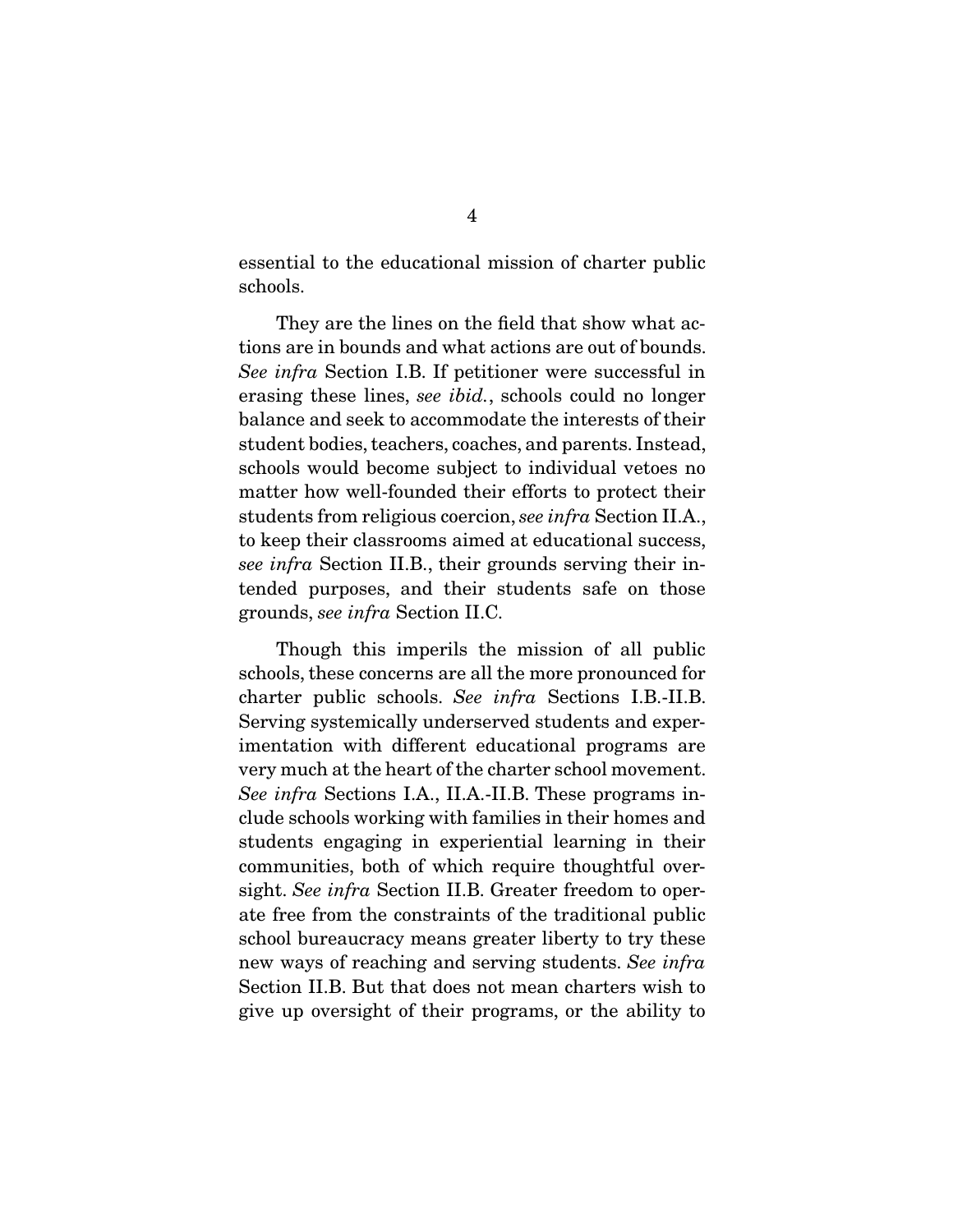welcome students of all backgrounds, beliefs, and identities. A ruling for petitioner would imperil charters' ability to effectively supervise their staffs and deliver on their promise of unique educational opportunities to parents and students. See infra Section II.

 Educating children is hard work. So too is honoring and respecting all of the weighty interests touched upon by public education. Mistakes can and do happen. But the current, pragmatic First Amendment jurisprudence empowers schools to strike the right balance of safeguarding core individual liberties while also ensuring schools can realize their reason for being. The Ninth Circuit's faithful application of that case law to the facts of this case means this Court must affirm.

#### **ARGUMENT**

 $\overbrace{\hspace{2.5cm}}^{\bullet}$   $\overbrace{\hspace{2.5cm}}^{\bullet}$ 

**I. THE PRACTICAL FIRST AMENDMENT JURISPRUDENCE RELIED UPON BY THE LOWER COURT IN DECIDING THIS CASE APPROPRIATELY RECOGNIZES THE WEIGHTY INTERESTS THAT CHARTER PUBLIC SCHOOL COMMUNITIES BAL-ANCE.** 

### **A. Charter schools are public schools subject to state and federal constitutional obligations.**

At the foundation of *amici*'s interest in this case is a simple fact: charter schools are public schools. Cal. Educ. Code § 47605(c) (2021) ("[C]harter schools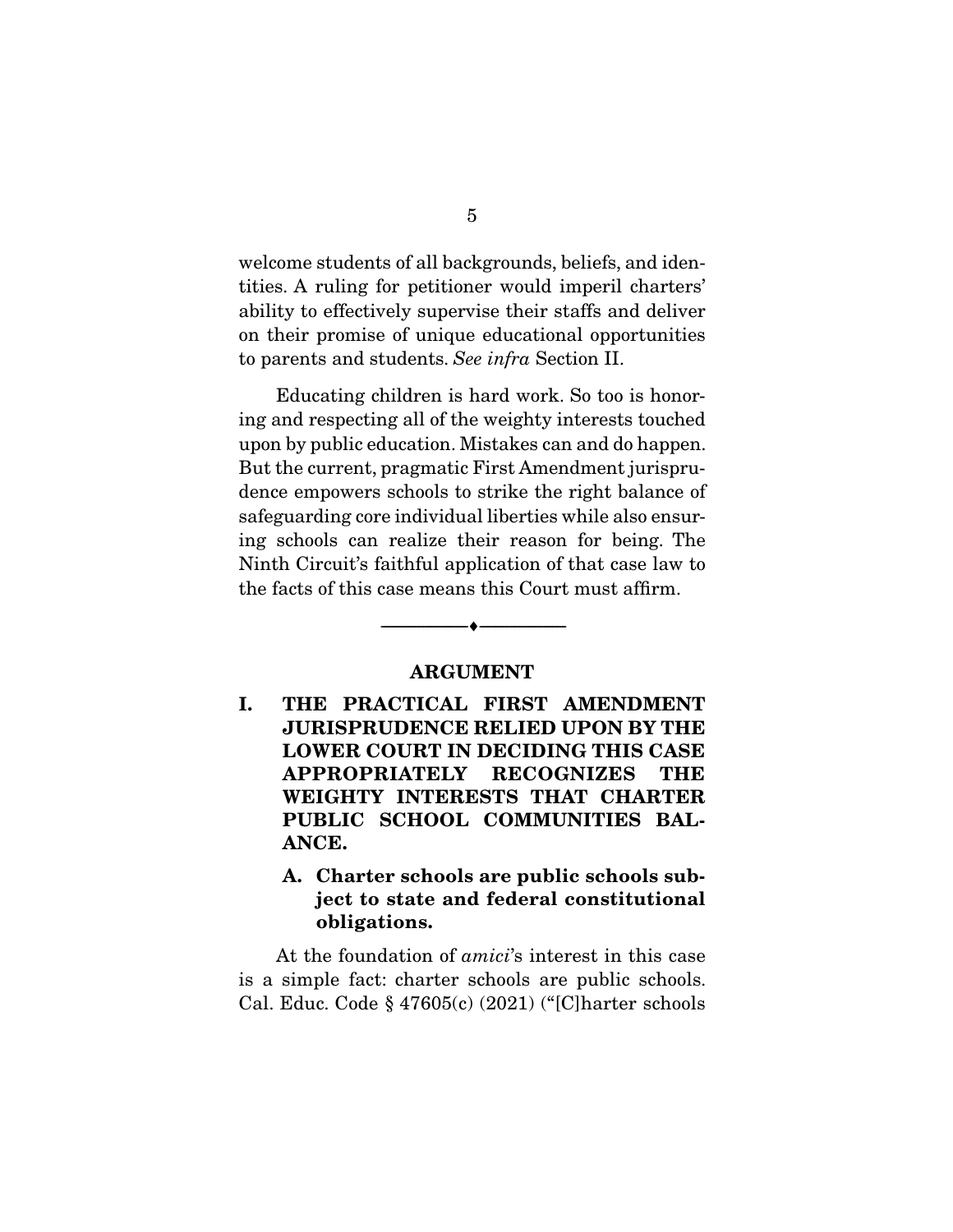are and should become an integral part of the California educational system[.]"); Wash. Rev. Code § 28A.710.020(1) (2022) ("A charter school . . . [i]s a public school[.]"); see also Wilson v. State Bd. of *Educ.*, 75 Cal.App.4th 1125, 1139 (Cal. Ct. App. 1999) ("[C] harter schools *are* public schools because  $\dots$  charter schools are part of the public school system[.]") (emphasis in original); El Centro de la Raza v. State, 428 P.3d 1143, 1146 (Wash. 2018) (Wiggins, J., dissenting) ("Charter schools, of course, are public schools.").2 This is not merely a legal reality. It reflects charter schools' purpose and practice of serving all students and bringing new ideas into the broader public school system. See, e.g., Cal. Educ. Code § 47601(b) (2021) (noting legislative intent in creating charter schools to "[i]ncrease learning opportunities for all pupils" and "[e]ncourage use of different and innovative teaching methods"); Wash. Rev. Code § 28A.710.020(1)(a) (2022) (requiring charter schools be "[o]pen to all children free of charge"); Wash. Rev. Code § 28A.710.040(3) (2022) (granting charter schools flexibility "to innovate in . . . educational programs to improve student outcomes and academic achievement").

 With public status and support comes associated responsibilities, which charter schools accept and,

 $2$  Because this is a brief on behalf of amici WSCSA and CCSA, it focuses on the Washington and California charter school legal regimes and day-to-day experiences. That being said, the proposition that charter schools are public schools is a generally unremarkable proposition. See, e.g., N.C. Gen. Stat. § 115C-218.15(a) (2021) ("A charter school . . . shall be a public school within the local school administrative unit in which it is located.").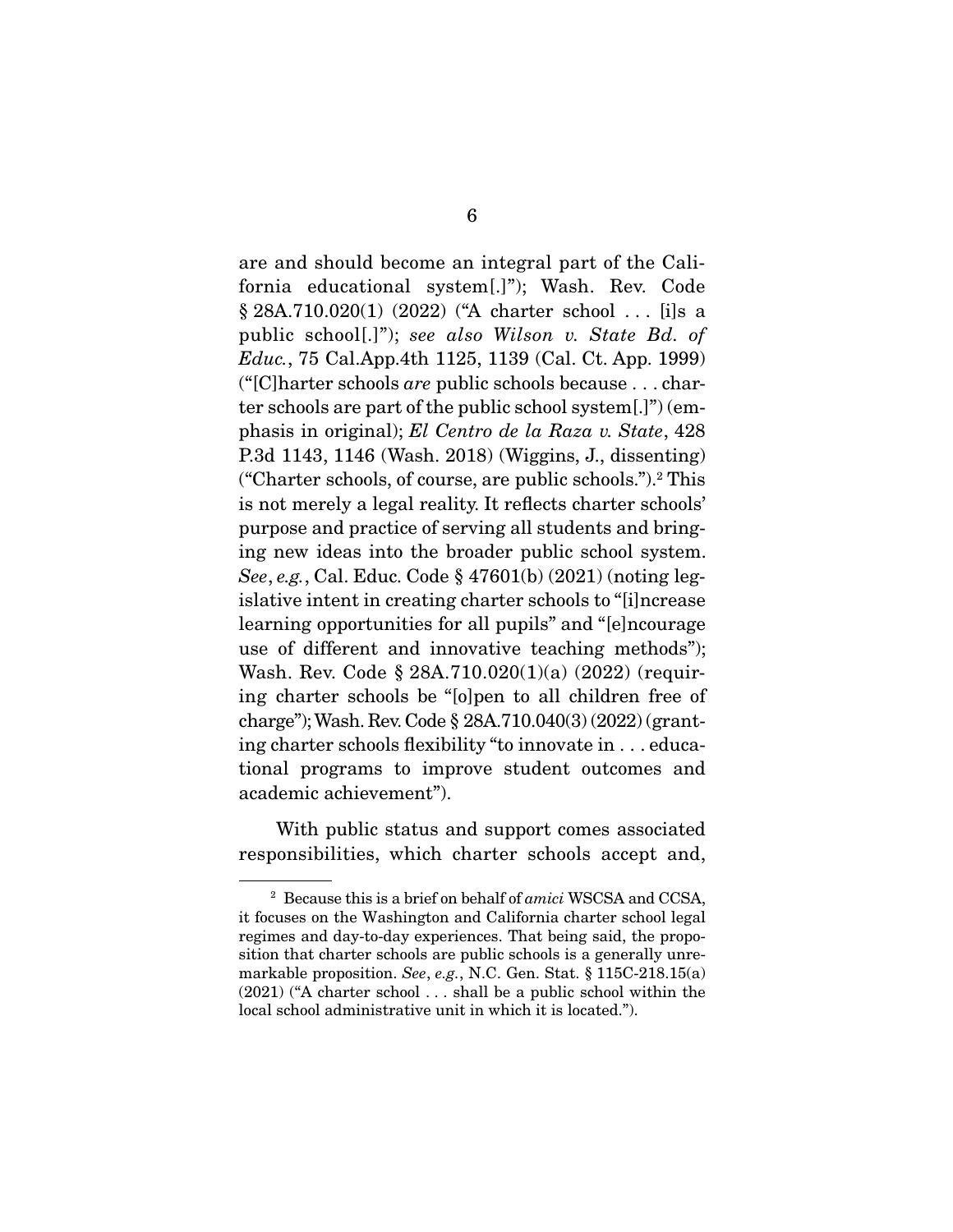indeed, view as essential to realizing their mission. For instance, Washington and California charter schools are subject to many of the same transparency laws applicable to other local public agencies, including those related to open meetings and public records. Cal. Educ. Code § 47604.1 (2021); Wash. Rev. Code § 28A.710.040(i) (2022). Charters in Washington and California also must abide by state restrictions on religious control or influence over public education. Cal. Const. art. IX, § 8 ("No public money shall ever be appropriated for the support of any sectarian or denominational school[.]"); Wash. Const. art. IX, § 4 ("All schools maintained or supported wholly or in part by public funds shall forever be free from sectarian control or influence."); see also Wash. Rev. Code §§ 28A.710.010(1), .030(1)(f), .040(4) (2022) (noting, respectively, charter schools cannot be managed by or accept donations from sectarian or religious organizations or otherwise engage in any sectarian practices of operations); Wilson, 75 Cal.App.4th at 1143 ("Charter petitioners must affirm that their schools will be nonsectarian in its programs and operations."). And, of course, as public schools, charter schools must abide by the federal constitution. See Wallace v. Jaffree, 472 U.S. 38, 49-50 (1985).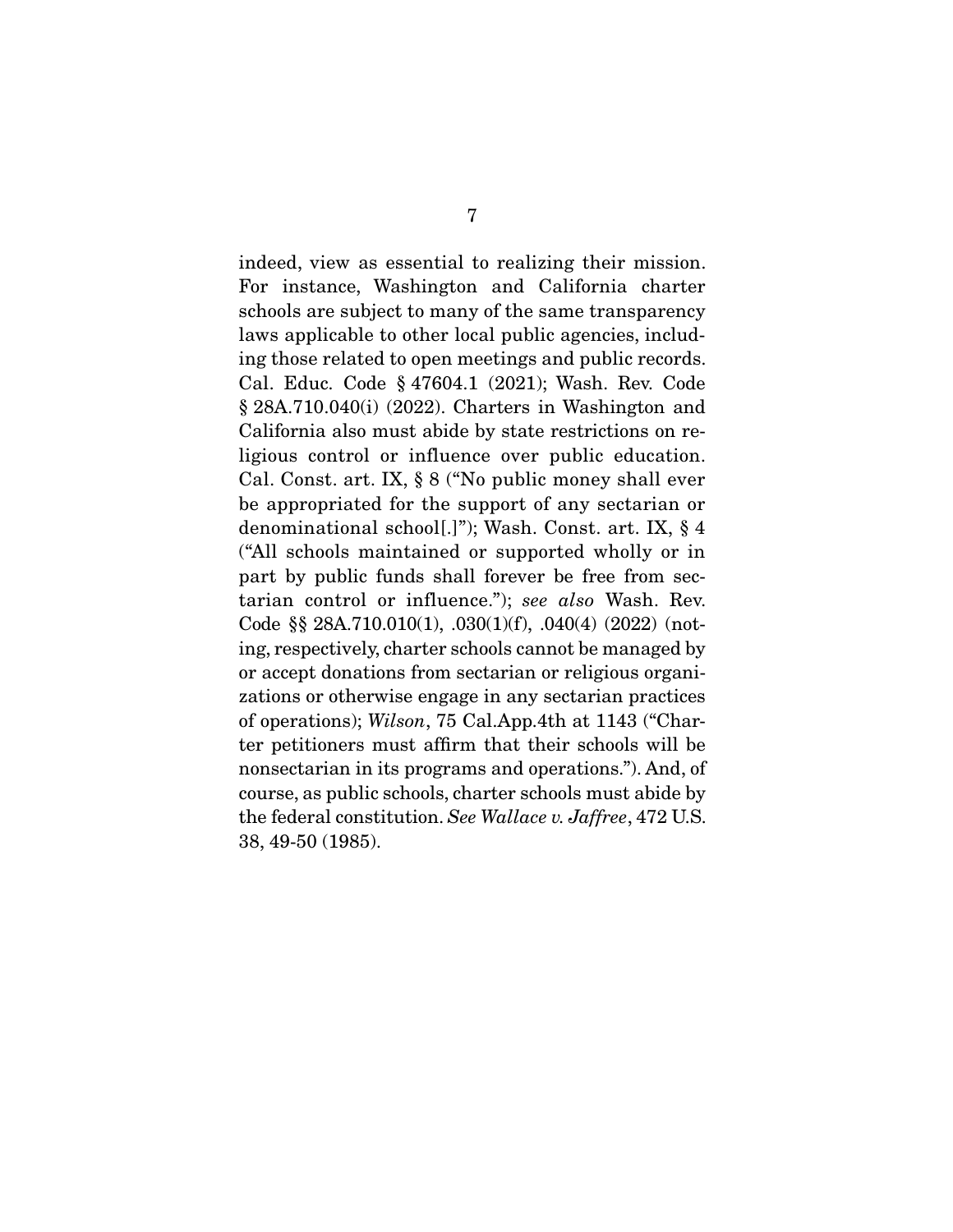### **B. Current First Amendment jurisprudence carefully and practically balances the interests of students, families, and employees in public school communities.**

 First Amendment school jurisprudence is built around a pragmatic appreciation of the challenges schools face as educators and employers and as classroom, facility, and grounds managers. The Ninth Circuit rightly turned back petitioner's appeal based on an even-handed application of this jurisprudence. Reversing this ruling would not only erase well-established lines from the field but also, and even more importantly, imperil the ability of charters to respect the interests of all students and families in their school communities and perhaps even continue to operate at all.

 The basis upon which the Ninth Circuit decided this case is familiar and, hence, foundational to the operation of charter schools. As the starting point for its employee speech analysis, the court below noted that "when public employees make statements pursuant to their official duties, the employers are not speaking as citizens for First Amendment purposes, and the Constitution does not insulate their communications from employer discipline." Garcetti, 547 U.S. at 421. "The critical question . . . is whether the speech at issue is itself ordinarily within the scope of an employee's duties, not whether it merely concerns those duties." Lane v. Franks, 573 U.S. 228, 240 (2014). While employers may not create "excessively broad job descriptions" to convert employees' private speech into government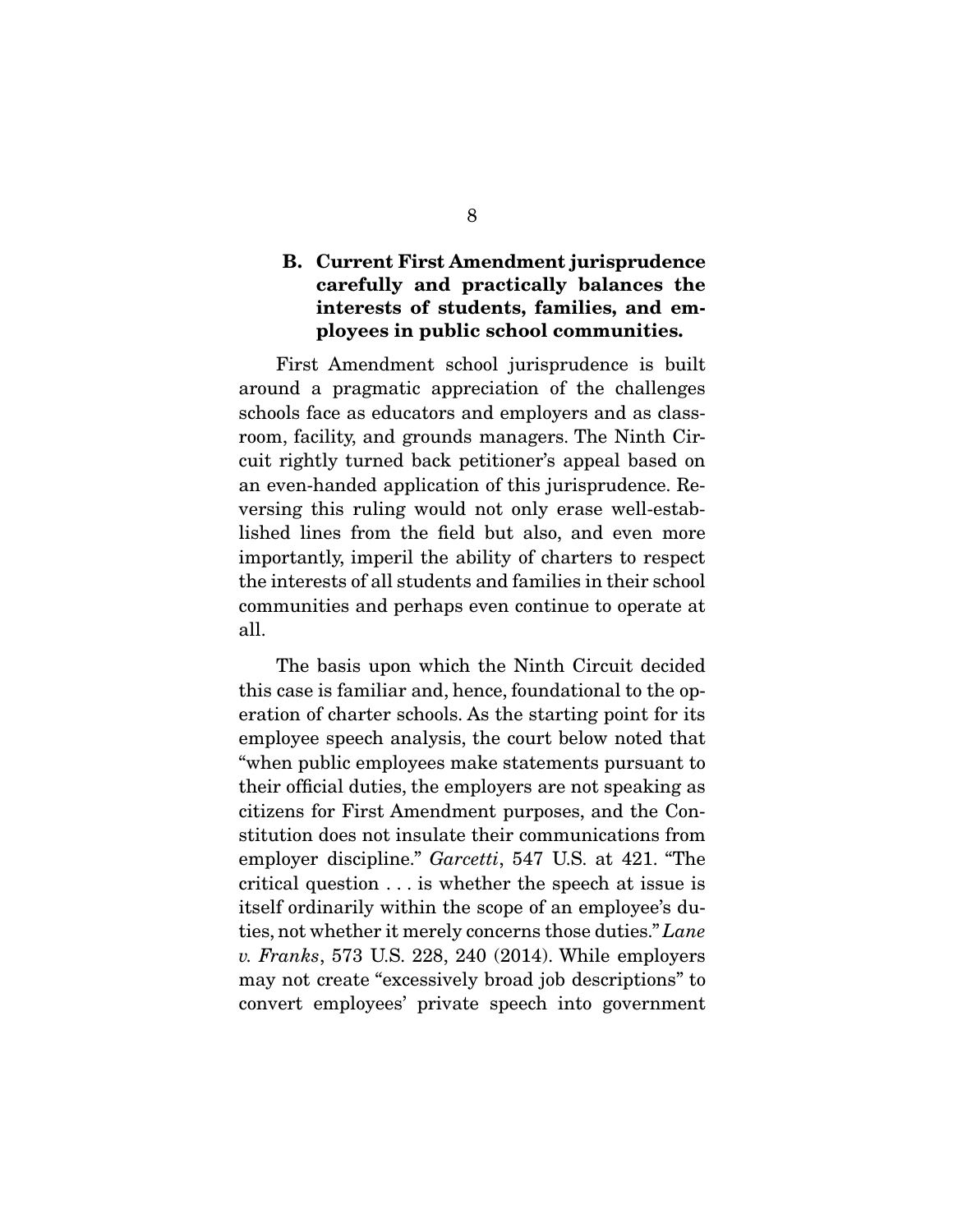speech, *Garcetti*, 547 U.S. at 424, an employee may not demand his or her employer ignore the practical reality or consequences of his or her speech, ibid. at 424-25.

 The Ninth Circuit's free exercise and establishment analyses likewise reflect a careful and familiar balancing of interests. On the one hand, restrictions on private religious conduct occurring outside of the employer-employee context "must be narrowly tailored to advance . . . a compelling governmental interest," the highest standard of constitutional scrutiny. Lukumi, 508 U.S. at 531. On the other hand, "[a] state interest in avoiding an Establishment Clause violation may be characterized as compelling, and therefore may justify content-based discrimination." Good News Club v. Milford Central Sch., 533 U.S. 98, 112 (2001) (cleaned up); see also Lee v. Weisman, 505 U.S. 577, 587 (1992) ("The principle that government may accommodate the free exercise of religion does not supersede the fundamental limitations imposed by the Establishment Clause."). The key in assessing whether there has been an Establishment Clause violation is whether the reasonable observer would believe the religious activity in question has been "stamped" with the government's "seal of approval." Santa Fe Indep. Sch. Dist. v. Doe, 530 U.S. 290, 308 (2000).

 Context is pivotal in this analysis. As a general matter, "an Establishment Clause analysis 'not only can, but must, include an examination of the circumstances surrounding' the action alleged to have violated the Clause." Pet.App. 18 (quoting Santa Fe, 530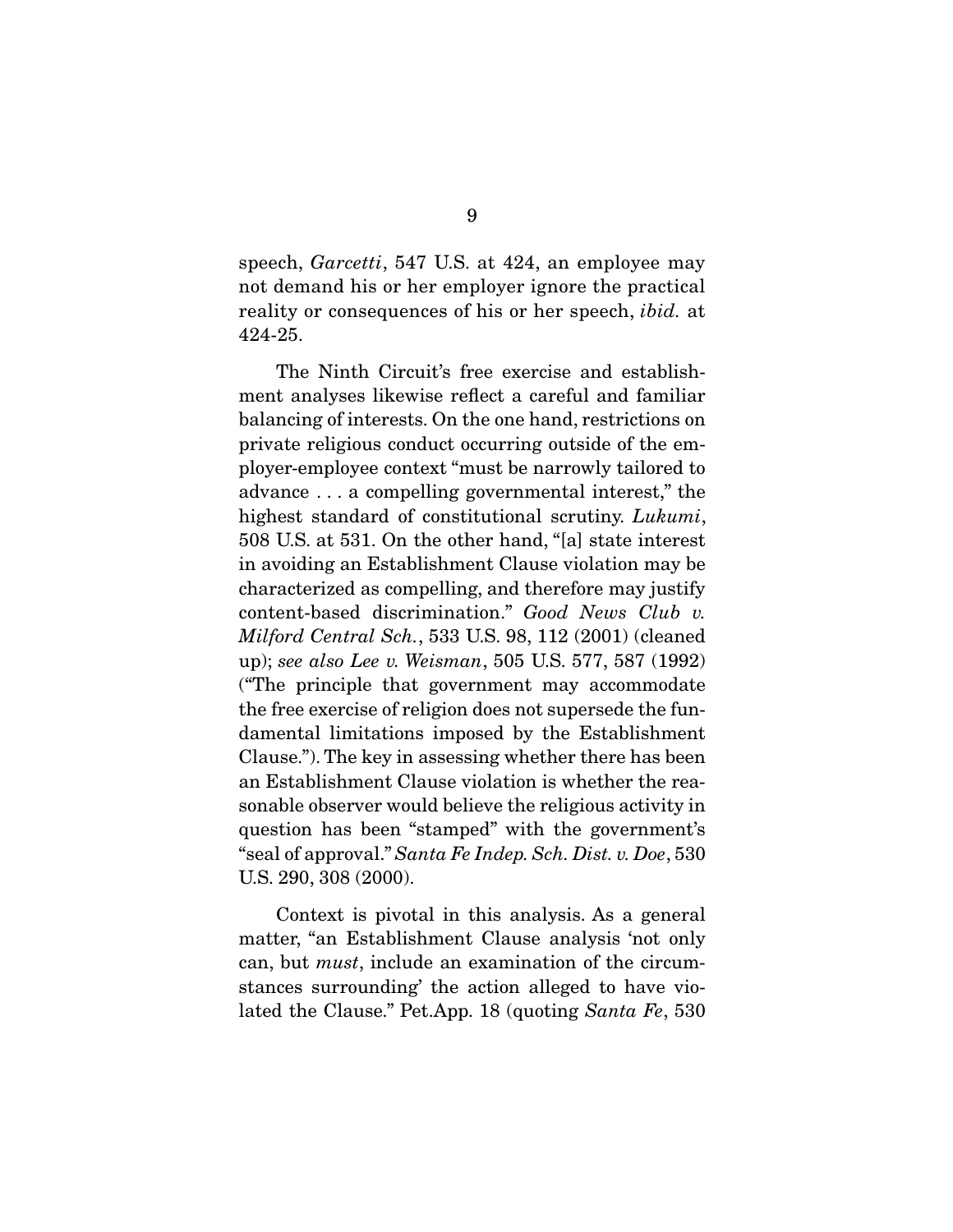U.S. at 315 (emphasis added)). One context meriting "particular[ ] vigilan[ce]" is "elementary and secondary schools." Edwards, 482 U.S. at 583-84. This is with good reason as, in that setting, "[t]he State exerts great authority and coercive power through mandatory attendance requirements, and because of the students' emulation of teachers as role models and the children's susceptibility to peer pressure." *Ibid.* at 584.

 That the application of these well-established principles turned back petitioner's arguments evinces no hostility to private speech or religious exercise; governing case law appropriately balances the weighty interests of all stakeholders who are in and who interact with schools. Two recent examples from *amici*'s communities bear this out. In Riley's American Heritage Farms v. Elsasser, 2022 WL 804108, \*2-4 (9th Cir. Mar. 17, 2022), a school district cancelled a contract for student field trips to a nearby farm on account of what it considered offensive political commentary from one of the farm's principal shareholders. Correctly ruling that this violated free speech rights, the Ninth Circuit noted "we give less weight to the government's concerns about the disruptive aspect of speech outside the workplace context[,]" and that there was no actual disruption to school operations caused by the speech. *Ibid.* at \*11. The court further noted that the shareholder "was not speaking for, or on behalf of the School District." Ibid. at \*13. Similarly, a charter school declined to contract with an art business on account of religious messages on the business's website in Our Peculiar Family v. Inspire Charter School, 2020 WL 3440562, at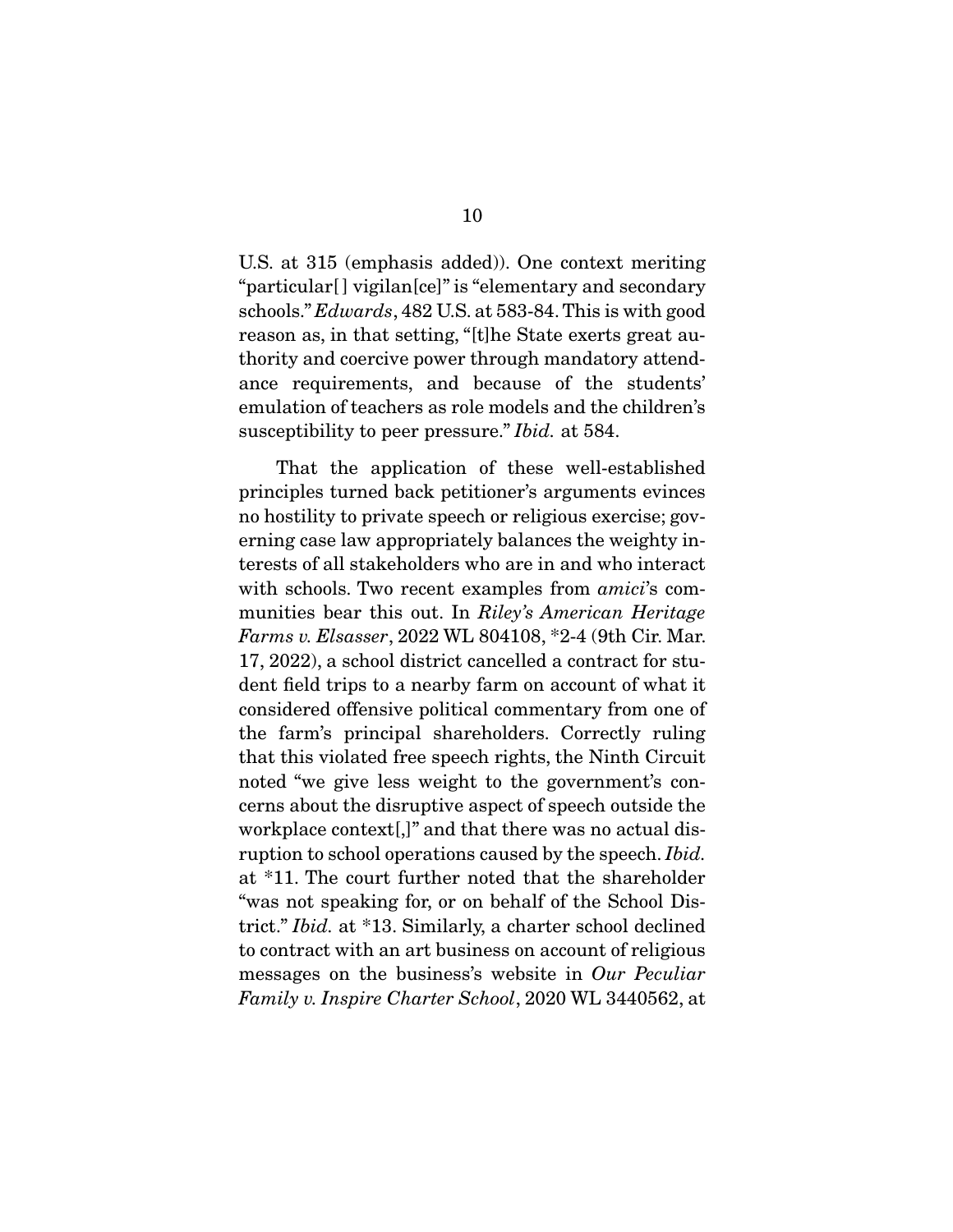\*1 (C.D. Cal. June 23, 2020). The trial court rightly held that this violated the right to free exercise in a way that "vague citation of religious establishment concerns" could not justify. Ibid. at \*3. In sum, the principles applied in the current controversy serve to protect expression when it is truly private and does not raise real concerns of governmental religious endorsement or coercion.3

 While petitioner chides schools for ostensibly failing "to get the message" sent by this case law (Br. 37), it is, in fact, petitioner who launches a full-on assault on it. Often the attack is explicit. Compare Br. 24 ("The government cannot discriminate against private religious speech, even in the name of avoiding Establishment Clause concerns.") (emphasis in original) with Pinette, 515 U.S. at 761-62 ("There is no doubt that compliance with the Establishment Clause is a state interest sufficiently compelling to justify contentbased restrictions on speech."). On other occasions the attack turns on sleight of hand. See Br. 38 (citing Bd. of Educ. of Westside Cmty. Sch. v. Mergens ex rel. Mergens, 496 U.S. 226, 250-51 (1990) (plurality op.) for the proposition "that schools do not endorse everything

<sup>3</sup> These principles are reinforced by Washington and California statutory law. See, e.g., Cal. Educ. Code § 220 (2021) (prohibiting discrimination against any person on the basis of religion in any public school program); Cal. Educ. Code § 48907 (2021) (guaranteeing students' free speech rights, requiring schools to have a free speech policy, and protecting school employees who act to protect pupils' free speech rights); Wash. Rev. Code § 28A.642.010 (2022) (prohibiting discrimination on the basis of religion in Washington public schools).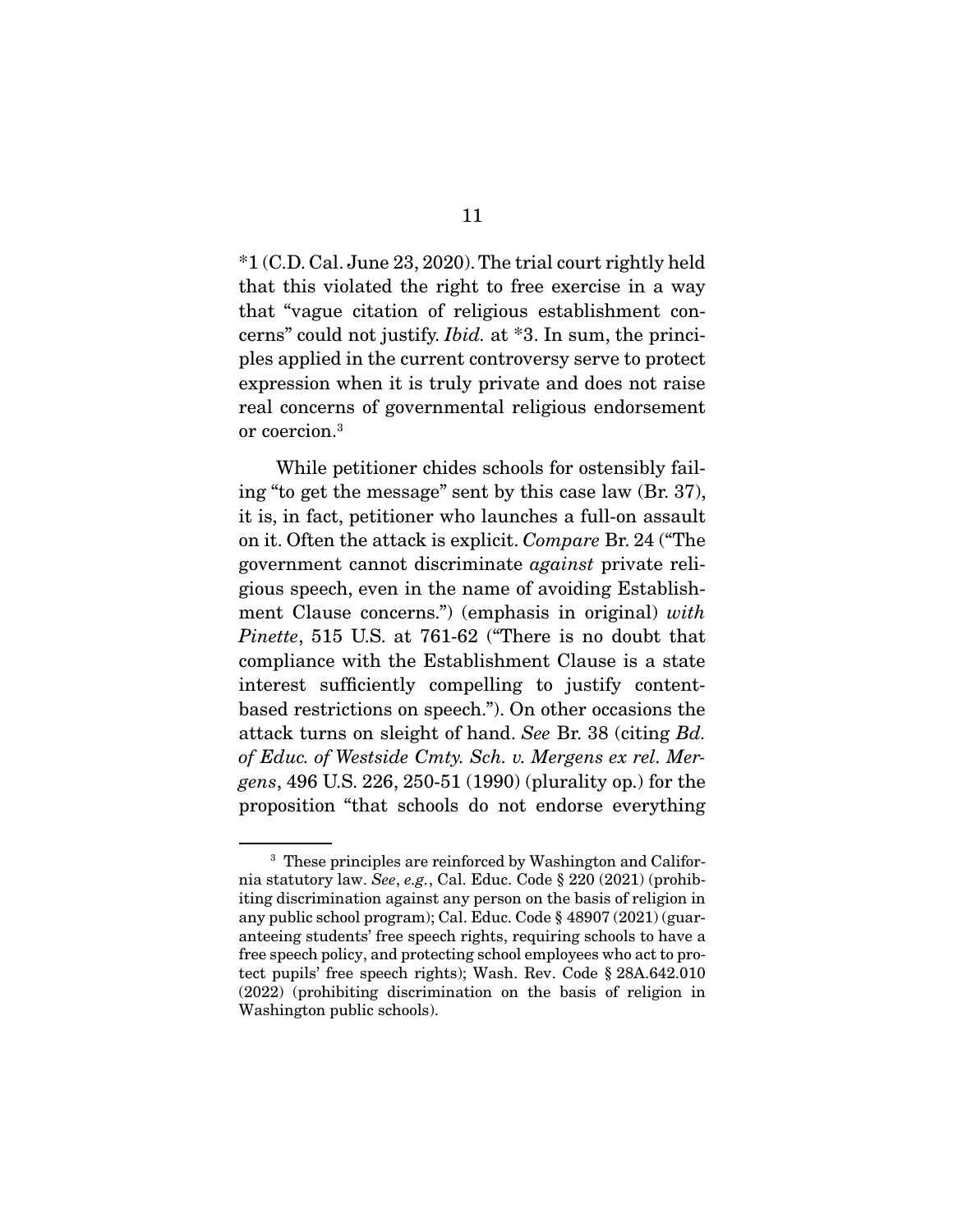they fail to censor" without noting this was about student, not school employee, speech). Most fundamentally, petitioner seeks to evade the applicable constitutional scrutiny by re-imagining his public, student interactive prayers at the 50-yard line as "quiet" and "personal." Br. 44; but see Pet.App. 41  $(Smith, J)$  ("Kennedy was never disciplined by BHS [Bremerton High School] for offering silent, private prayers.") (emphasis in original). Though differing in their degree of directness, the goal of each attack is the same: to erase the lines on which public schools have relied.

 What replaces them is unclear. Where petitioner argues that the current rules forbid truly quiet and personal religious displays with only the most modest implications on official duties, such as a teacher prayer over her lunch (Br. 32) (they do not) (Pet.App. 37-38), the real danger is in what flows from his arguments. "[I]f a history teacher stopped the lesson thirty seconds before the bell rang every day, dropped to one knee or stood at the front of the class, and delivered a prayer, with students joining and other teachers invited to join also,  $\ldots$  would [that] be personal, private speech"? BIO.25. Undoubtedly so based on petitioner's arguments, making plain, at the very least, the sea change in law and practice he demands.

 That the contours of schools' responsibilities would become unclear if petitioner were to prevail is no mere academic concern. As the current controversy demonstrates, a disagreement as to schools' obligations can result in years-long litigation. Accepting petitioner's arguments, and its vast unsettling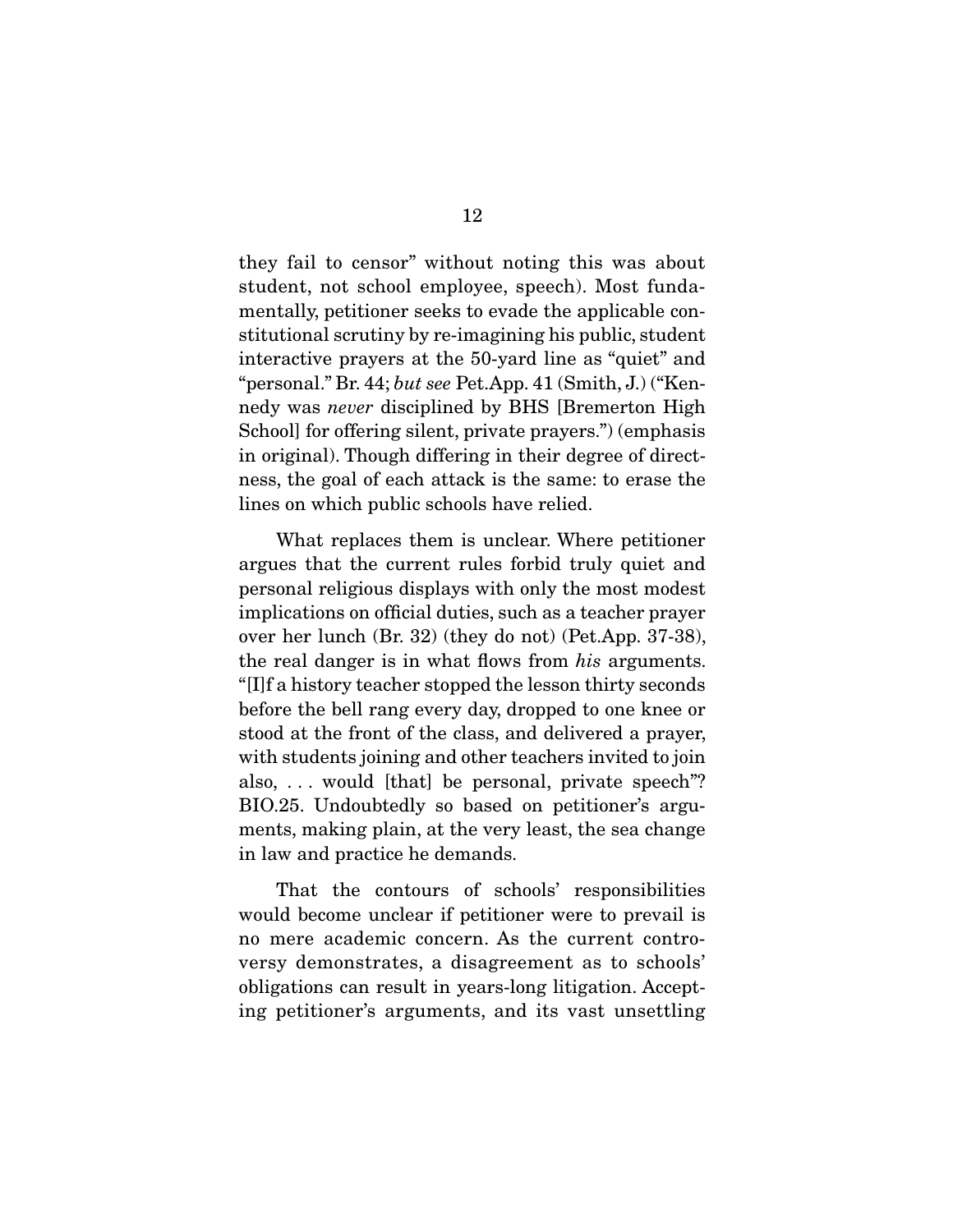of well-established jurisprudence, would mean even more such litigation as the line between what schools and their staffs control blurs. This poses serious challenges for all public schools, but particularly for charter public schools. Charters, unlike traditional public schools, face closure if they do not live up to their legal obligations. See, e.g., Cal. Educ. Code  $\S 47607(f)(4)$ (2021) ("A charter may be revoked . . . if the chartering authority finds . . . that the charter school . . . [v]iolated any law."); Wash. Rev. Code § 28A.710.200(1)(d) (2022) ("An authorizer may revoke a charter . . . if the authorizer determines that the charter school . . . [s]ubstantially violated any material provision of law[.]"). It cannot be that schools have to walk a tightrope that moves beneath them, and, if their good-faith efforts at balancing their constitutional obligations to students and their duties to employees are even slightly off, then they face a mountain of liability or even closure.

 Charter schools in particular need clear, manageable lines on the field. Petitioner's re-conceptualizing of these lines will result in confusion that imperils the very existence of the schools that amici represent. More than that, charters require and the First Amendment demands rules that balance and respect the interests of all stakeholders, including those of schools' diverse student bodies. Though public schools do not always strike the balance perfectly, the status quo works to vindicate the weighty interests at stake. As discussed below, ruling for petitioner would constitute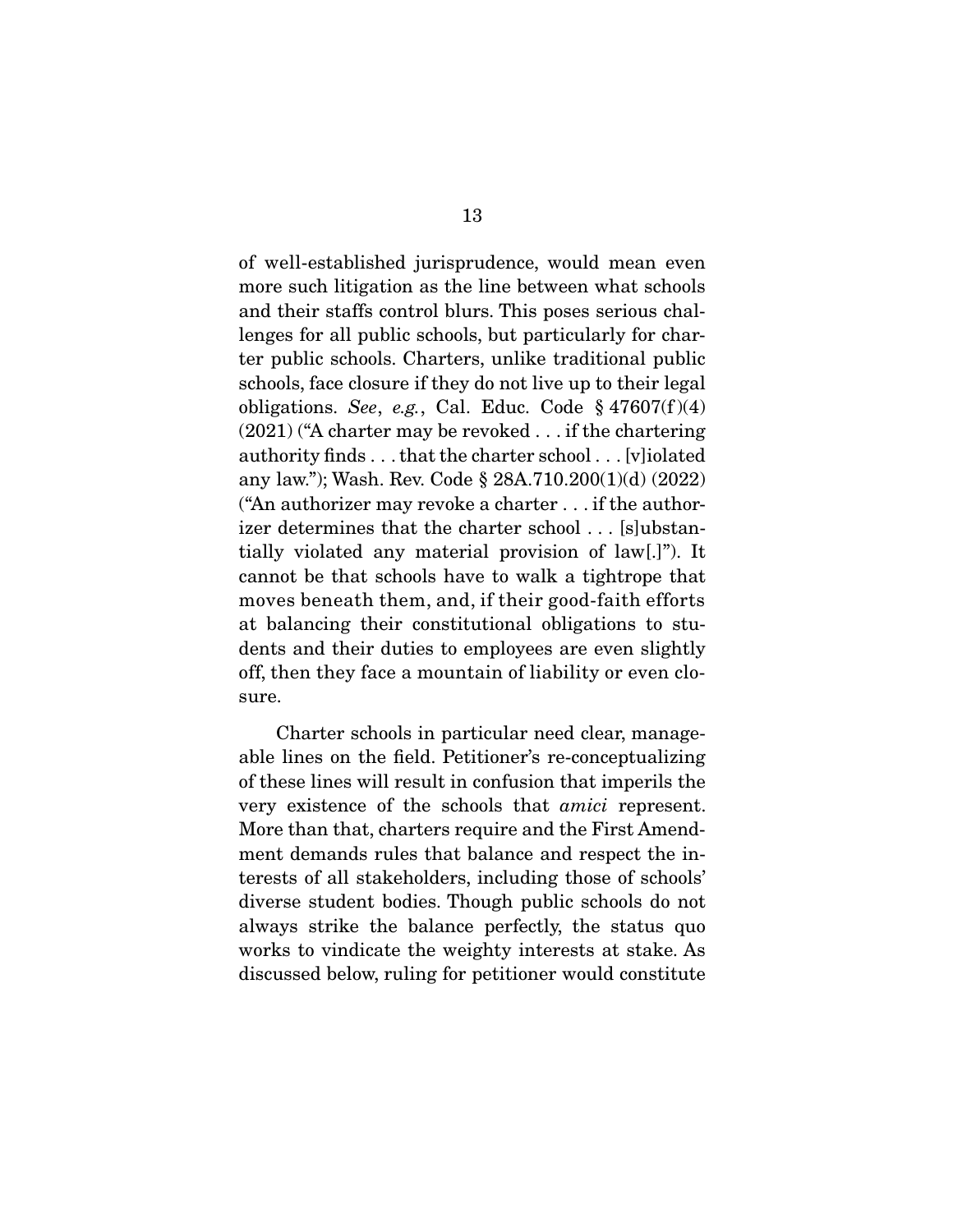a hammer blow against schools' ability to successfully operate and educate students.

## **II. RULING FOR THE PETITIONER WOULD THREATEN CHARTER SCHOOLS' ABIL-ITY TO EDUCATE THEIR STUDENTS AS WELL AS EFFECTIVELY MANAGE THEIR EMPLOYEES, CLASSROOMS, FACILITIES, AND GROUNDS.**

 Lost in petitioner's creative re-casting of the facts of this case is what, at bottom, schools actually do: employ teachers, coaches, and staff and manage myriad classrooms, facilities, and grounds to create an environment conducive to student learning. Though more prosaic than conjuring hypothetical disputes that do not actually exist, running a school is a serious and challenging enterprise. Schools serve students from every background and they need discretion to manage their day-to-day operations, realities plain from the actual facts of this case and especially true for charter public schools.

### **A. Charter schools must be able to establish welcoming, non-coercive environments for all students.**

 Almost entirely absent from petitioner's arguments are those whom schools serve first and foremost: their students. Public schools, including charter public schools, educate students from every walk of life and faith imaginable. The best schools and educators do not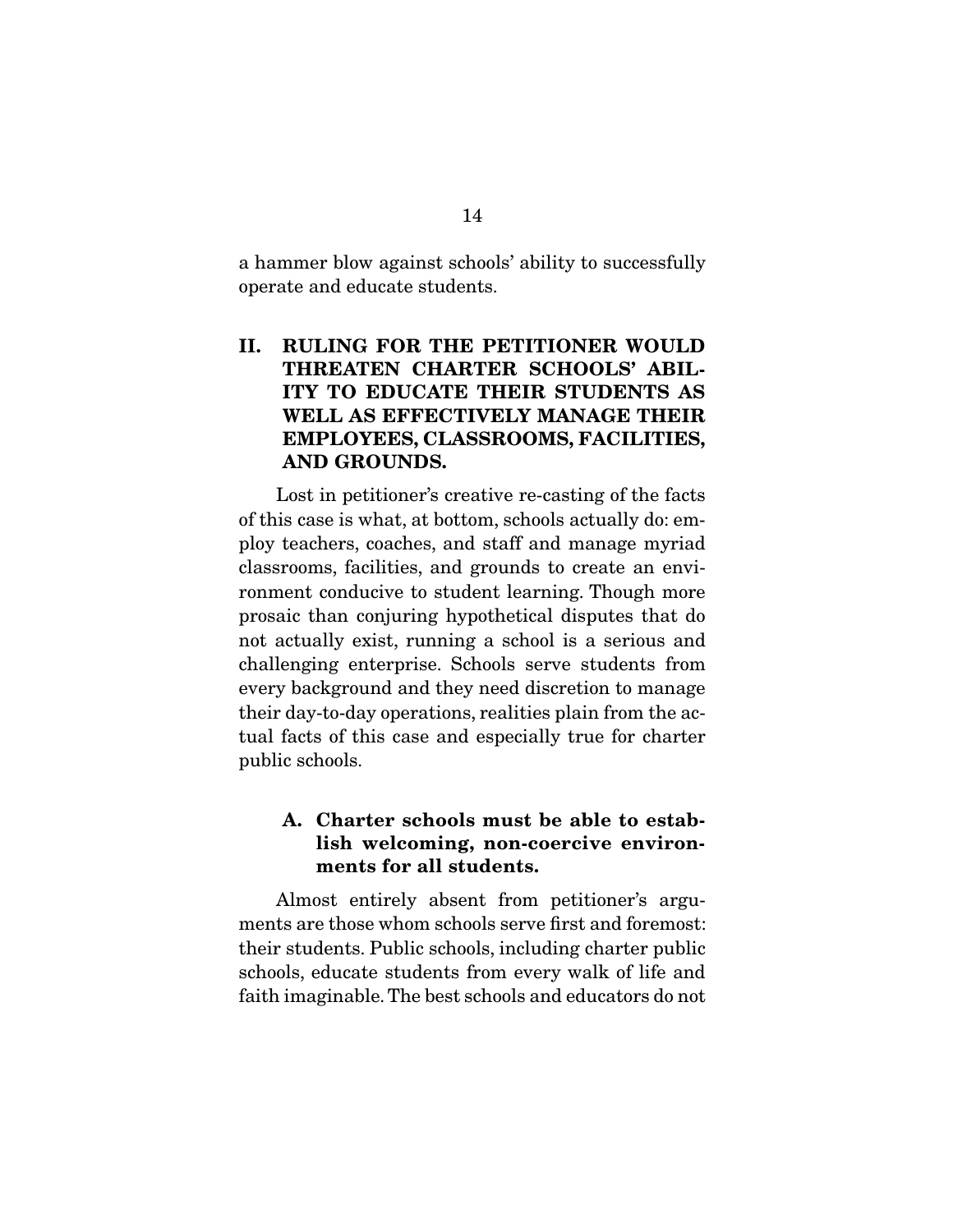shelter their students from the challenges of life. But, at the same time, they take pains to meet students where they are and not impose additional burdens upon them in the classroom or playing on the field. Petitioner's conduct and arguments in this case transgress the Establishment Clause and, as a corollary, the notion that public education is for and should include everyone.

 "Divisiveness, of course, can attend any state decision respecting religions, and neither its existence nor its potential necessarily invalidates the State's attempts to accommodate religion in all cases." Lee, 505 U.S. at 588-89. "The potential for divisiveness is of particular relevance[,]" however, in public schools. Ibid. at 589. Indeed, this Court "has been particularly vigilant in monitoring compliance with the Establishment Clause in elementary and secondary schools." Edwards, 482 U.S. at 583-84. This makes sense for two interconnected reasons. First, "[t]he State exerts great authority and coercive power through mandatory attendance requirements[.]" Ibid. at 584. Second, "because of students' emulation of teachers as role models and the children's susceptibility to peer pressure." Ibid. This susceptibility raises "heightened concerns with protecting [student] freedom of conscience from subtle coercive pressure[.]" Lee, 505 U.S. at 592.

 The current controversy bears out these concerns. It is beyond dispute that the current controversy unfortunately, but predictably, devolved into animosity. This included petitioner's supporters cursing BHS's head football coach, Nathan Gillam, "in a vile manner."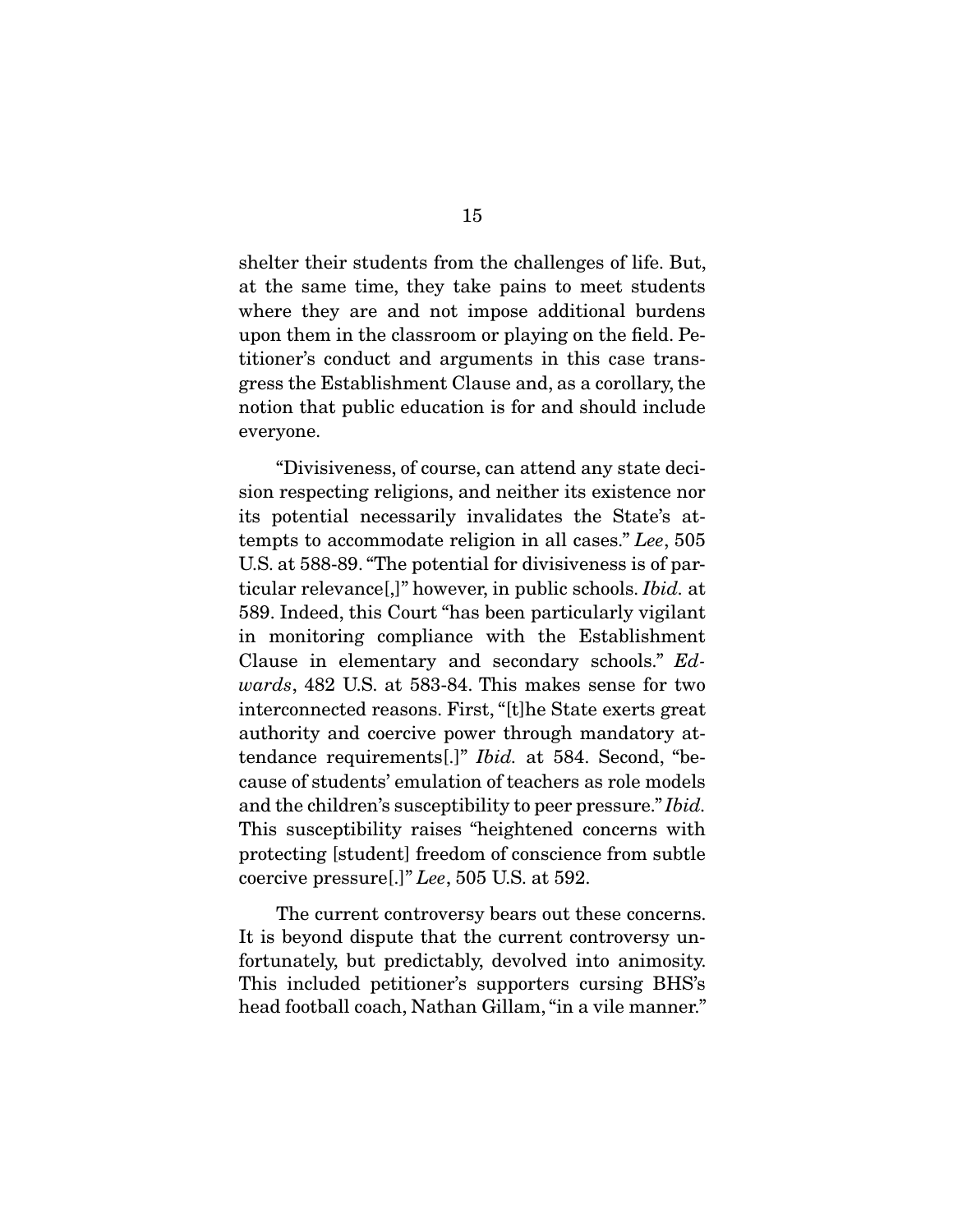JA346. The situation grew so fraught that Coach Gillam, a police officer when not coaching, asked one of his assistants, also a police officer, "whether we could be shot from the crowd." JA347. This pressure-cooker environment "drove a wedge in [the] coaching staff.]" which Coach Gillam attributed to petitioner repeatedly "put[ting] himself before the team." JA250. As a result of these concerns and challenges, Coach Gillam resigned from the position he had held for eleven years. Pet.App. 11.

 Students, of course, also were impacted by this divisiveness. When the petitioner's supporters stampeded the field to support his prayer practice, school cheerleaders and band members were knocked over. Pet.App. 9, 138. Students felt the effects in more "subtle" ways as well. Lee, 505 U.S. at 592. For instance, a parent complained to the school administration "that his son 'felt compelled to participate' in Kennedy's religious activity, even though he was an atheist, because 'he felt he wouldn't get to play as much if he didn't participate.'" Pet.App. 4. Other parents indicated that their children "participated in the team prayers only because they did not wish to separate themselves from the team." JA356. Several students and parents thanked the school for stepping in because students "did not feel comfortable declining to join with the other players in [petitioner's] prayers." JA359.

 This is unsurprising given students' susceptibility to outside pressure. Edwards, 482 U.S. at 584. That the pressure to conform here came from a role model controlling the student's playing time places all students, especially those with heterodox religious views,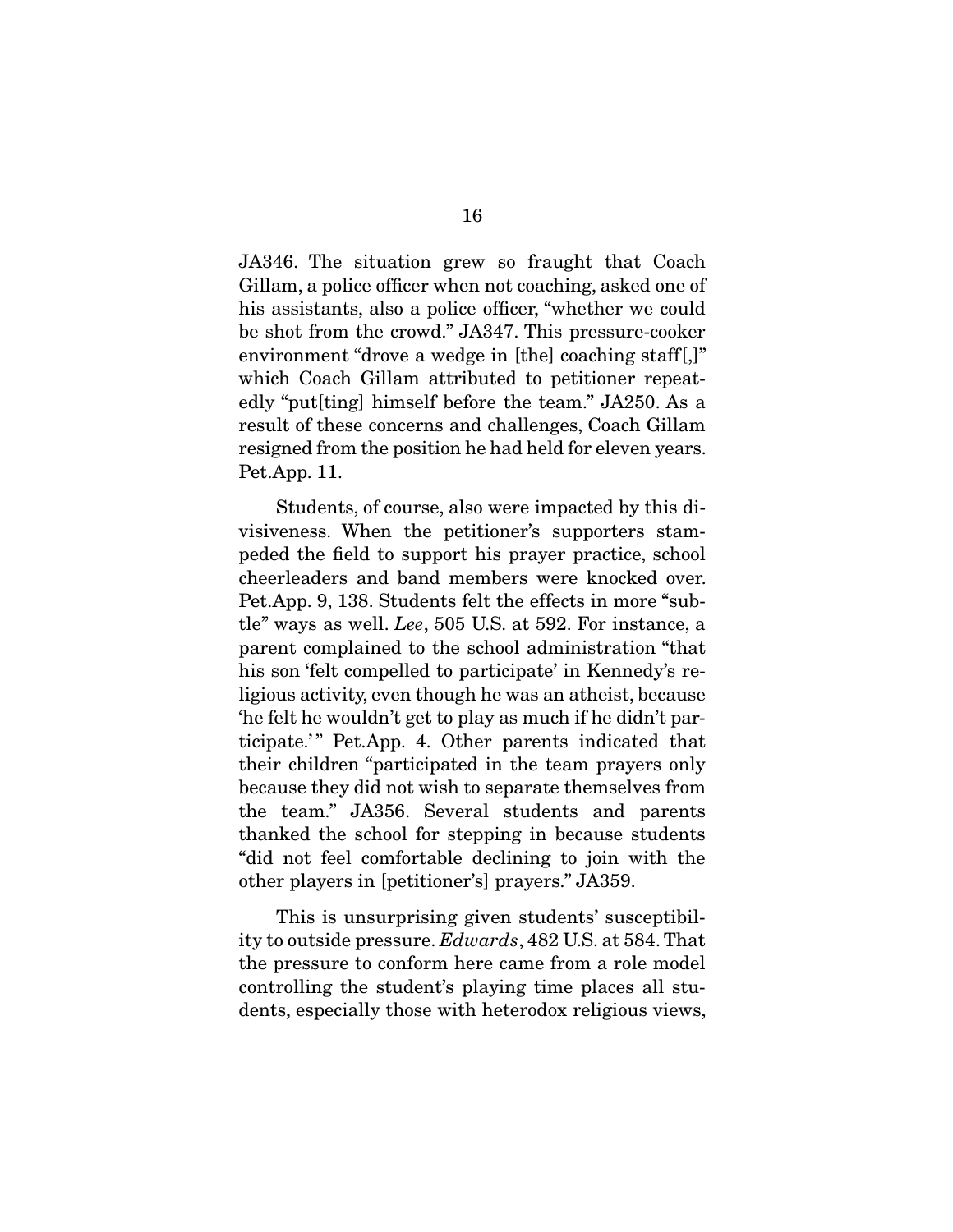"in an untenable position." Lee, 505 U.S. at 590; see also Examining Islamophobia in California Schools, Council on American-Islamic Relations-California, 2021, at 6, https://static.ca.cair.com/reports/islamophobia/ downloads/cair-ca-bullying-report-2021.pdf (noting "55.73% of all respondents reported feeling unsafe, unwelcome, or uncomfortable at school because of their Muslim identity"). As petitioner acknowledged, "coaches can have an outsized influence and 'for some kids, the coach might even be the most important person they encounter in their overall life.'" Pet.App. 34. Tellingly, when Kennedy was on leave, and during the time he temporarily ceased performing on-field prayers, BHS players did not initiate their own post-game prayer. JA181.

 The concerns over pressure on students to conform regarding matters of conscience are higher still in charter public schools. Charter schools particularly aim to serve systemically underserved and vulnerable students. See, e.g., Cal. Educ. Code § 47605(i) (2021) ("In reviewing petitions for the establishment of charter schools with the school district, the governing board of the school district shall give preference to petitions that demonstrate the capacity to provide comprehensive learning experiences to pupils identified . . . as academically low achieving[.]"); Wash. Rev. Code § 28A.710.130(2)(o) (2022) (requiring inclusion of "targeted plans for recruiting at-risk students" in application for charter school seeking authorization to operate).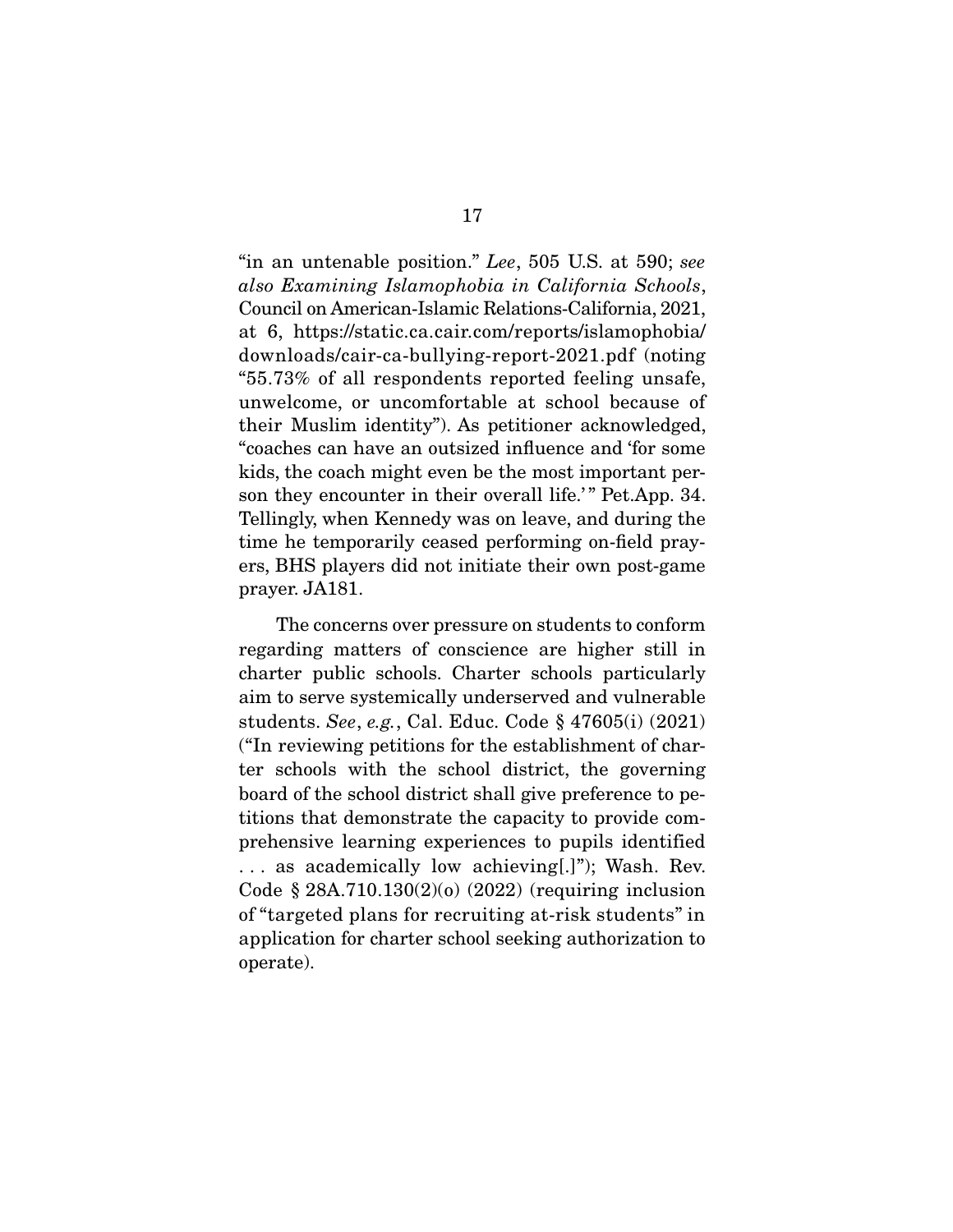The numbers bear that out. Where 49% of students in traditional public schools in Washington state are students of color, that percentage is 62% in Washington's charter schools. Charter School Report 2020-2021, Washington State Board of Education, 2021, at 17, https://www.sbe.wa.gov/sites/default/files/ public/documents/CharterSchools/2021%20Charter%20 School%20Report\_SBE\_Final.pdf. And more than twothirds of California public charter students are students of color. Charters at 30: Reimagining Public Education, CCSA, 2022, at 7, https://chartersat30.org (follow "Get Report" hyperlink) [hereinafter "Charters at 30"]. Unsurprisingly then, charters educate students of every imaginable faith tradition as well as nonbelievers. See Pew Research Center, 2014 Religious Landscape Study: Adults in California, https://www. pewforum.org/religious-landscape-study/state/california/ (noting Californians identify as follows: 32% Protestant, 28% Catholic, 1% Mormon, 1% Orthodox Christian, 1% Jehovah's Witness, 2% Jewish, 1% Muslim, 2% Buddhist, 2% Hindu, 27% "unaffiliated," 18% "nothing in particular"); Pew Research Center, 2014 Religious Landscape Study: Adults in Washington, https://www. pewforum.org/religious-landscape-study/state/washington/ (noting Washingtonians identify as follows: 40% Protestant, 17% Catholic, 3% Mormon, 2% Jehovah's Witness, 1% Jewish, 1% Buddhist, 1% Hindu, 32% "unaffiliated," 22% "nothing in particular").

 Schools educate students. Successfully serving diverse student bodies, and specifically systemically underserved students, requires fully integrating and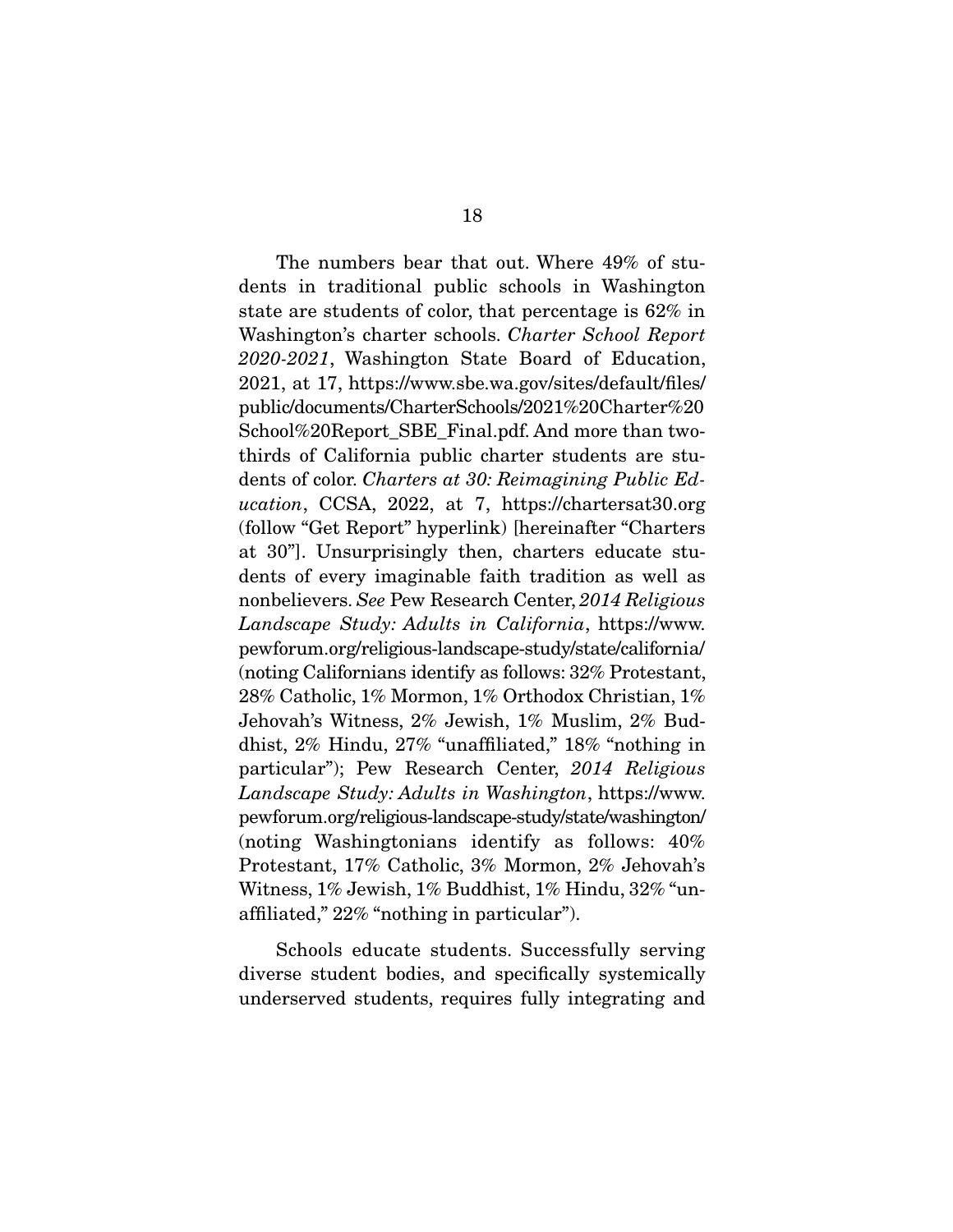supporting them in the school community. Public schools, including charter public schools, thus must have the ability to ensure their administrators, teachers, coaches, and staff put their diverse student bodies first. Coercing or otherwise excluding students because of who they are or what they believe, intentionally or not, is incompatible not only with the law but also the educational mission of public schools.

#### **B. Charter schools must be able to direct their on-duty employees.**

 To maintain control of their operations and functions, public school employers in Washington and California must have some "managerial discretion" over their employees. Garcetti, 547 U.S. at 423. This means, first and foremost, the ability to ensure employees fulfill their duties. It also means public school employers can regulate their employees' speech made pursuant to these duties, an especially important form of discretion for public schools and, in particular, public charters.

 At the most basic, general level, employers "need a significant degree of control over their employees' . . . actions; without it, there would be little chance for the efficient provision of public services." Ibid. at 418. For example, as Justice Alito observed, petitioner's arguments should fail if "he was supposed to have been actively supervising the players after they had left the field but instead left them unsupervised while he prayed on his own[.]" Pet.App. 209 (Alito, J., respecting denial of certiorari); see also Pet.App. 11 (noting Coach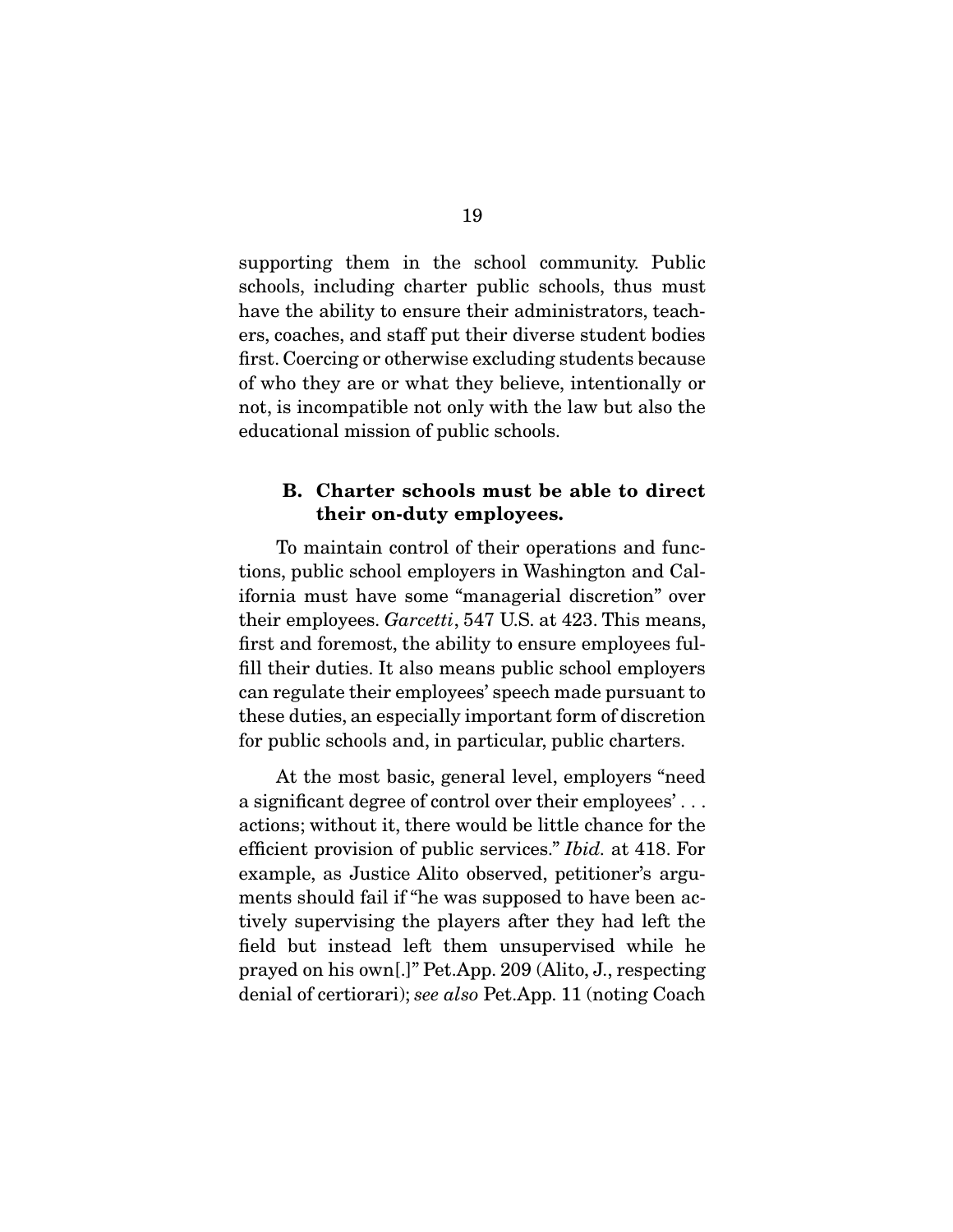Gillam "recommended that Kennedy not be rehired because . . . he 'failed to supervise student-athletes after games due to his interactions with [the] media and [the] community' " and that "Kennedy did not apply for a 2016 coaching position").

 In the context of employee instructional speech at public schools, managerial discretion means the ability to "regulate the content of what is or is not expressed" such that the educational institution may "convey its own message" to students. Rosenberger v. Rector & Visitors of Univ. of Va., 515 U.S. 819, 833 (1995); see also Edwards v. Cal. Univ. of Penn., 156 F.3d 488 (3d Cir. 1998) ("The Supreme Court has explained that '[a]cademic freedom thrives not only on the independent and uninhibited exchange of ideas among teachers and students, but also, and somewhat inconsistently on autonomous decision making by the academy itself." (quoting Regents of Univ. of Michigan v. Ewing, 474 U.S. 214, 226 n.12 (1985)). As Judge Easterbrook has noted, a public "school system does not 'regulate' teacher's speech as much as it hires that speech." Mayer v. Monroe Cnty. Cmty. Sch. Corp., 474 F.3d 477, 479 (7th Cir. 2007) (emphasis in original).

 This case amply demonstrates the challenges public schools face as employers generally and specifically when it comes to employee speech. Ensuring the longtenured geometry teacher down the hall from the principal's office is effectively guiding all of her students through the essential curricular points is straightforward compared to supervising contractual employees who are often working far afield. Indeed, BSD did not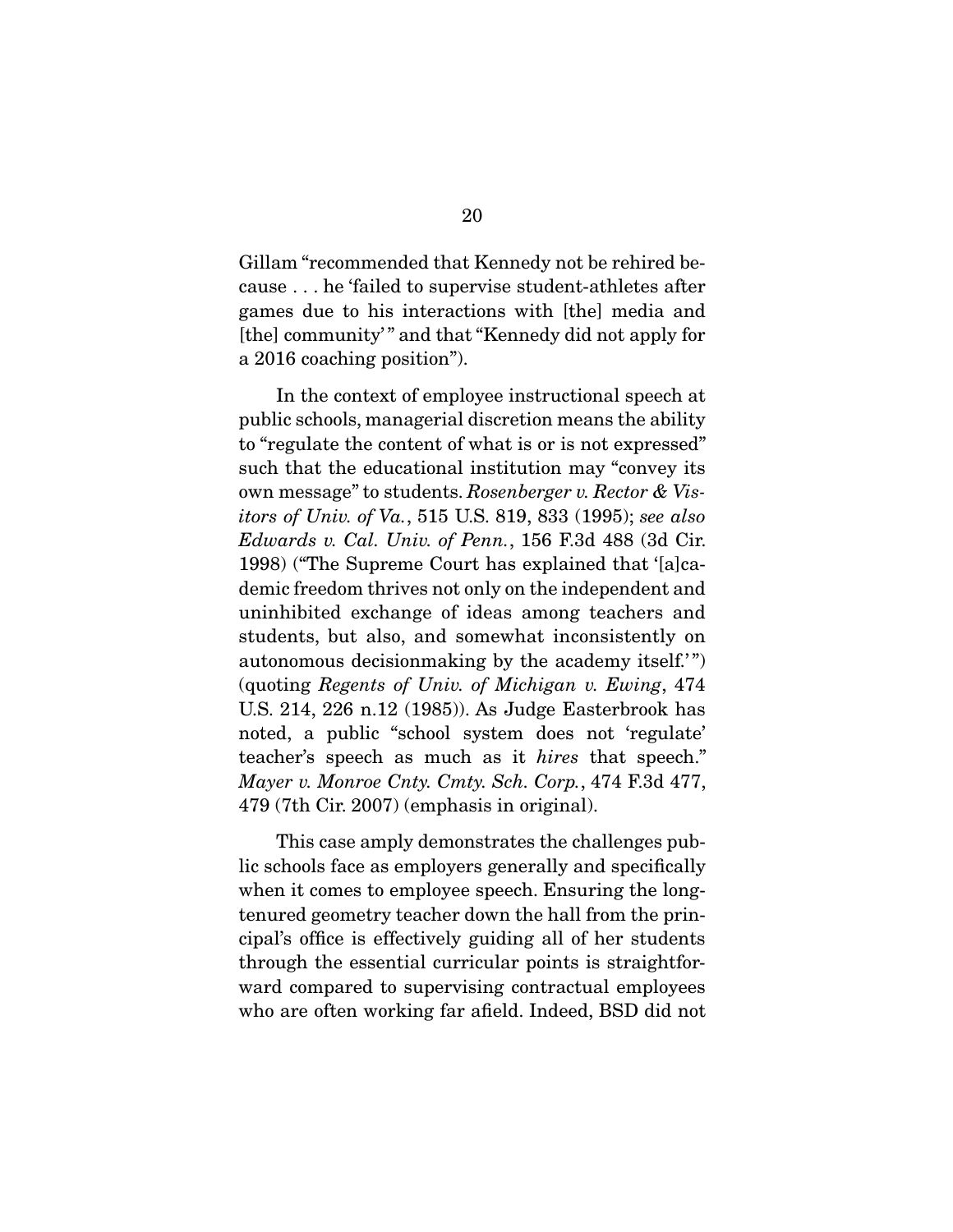learn of petitioner's prayer practice, which he acknowledges he led while on-duty (JA276), for seven years and then only when an opposing coach told BHS's principal that his team had been invited to join in the prayers.4 Pet.App. 5, 41 (Smith, J.).

 BSD acknowledged the challenges in running a huge enterprise like a public school likely contributed to the current controversy. Specifically, the school noted that year-to-year contractual employees on its football coaching staff received limited training pertaining to the school's policy that employees should neither encourage nor discourage student prayer. Pet.App. 5. When this dispute arose, BSD responded thoughtfully, setting about to "find a positive solution that meets the needs of [its] staff member(s), and  $\dots$ protect[s] all students['] rights." JA88. But petitioner rebuffed these efforts (Pet.App. 7-10), insisting instead on continuing his practice of praying with students (JA295).

 Charter public schools share the school-asemployer concerns raised by this case as well as facing their own unique challenges in this space. Charters, of course, also require managerial discretion. Like BSD, they exercise that authority with an eye toward balancing all interests whenever possible. Consistent with their emphasis on educational innovation, charters also offer services rare in traditional public

<sup>4</sup> Tellingly, this opposing coach, the quintessential objective observer, see Santa Fe, 530 U.S. at 308, attributed petitioner's prayers to the school district. JA229.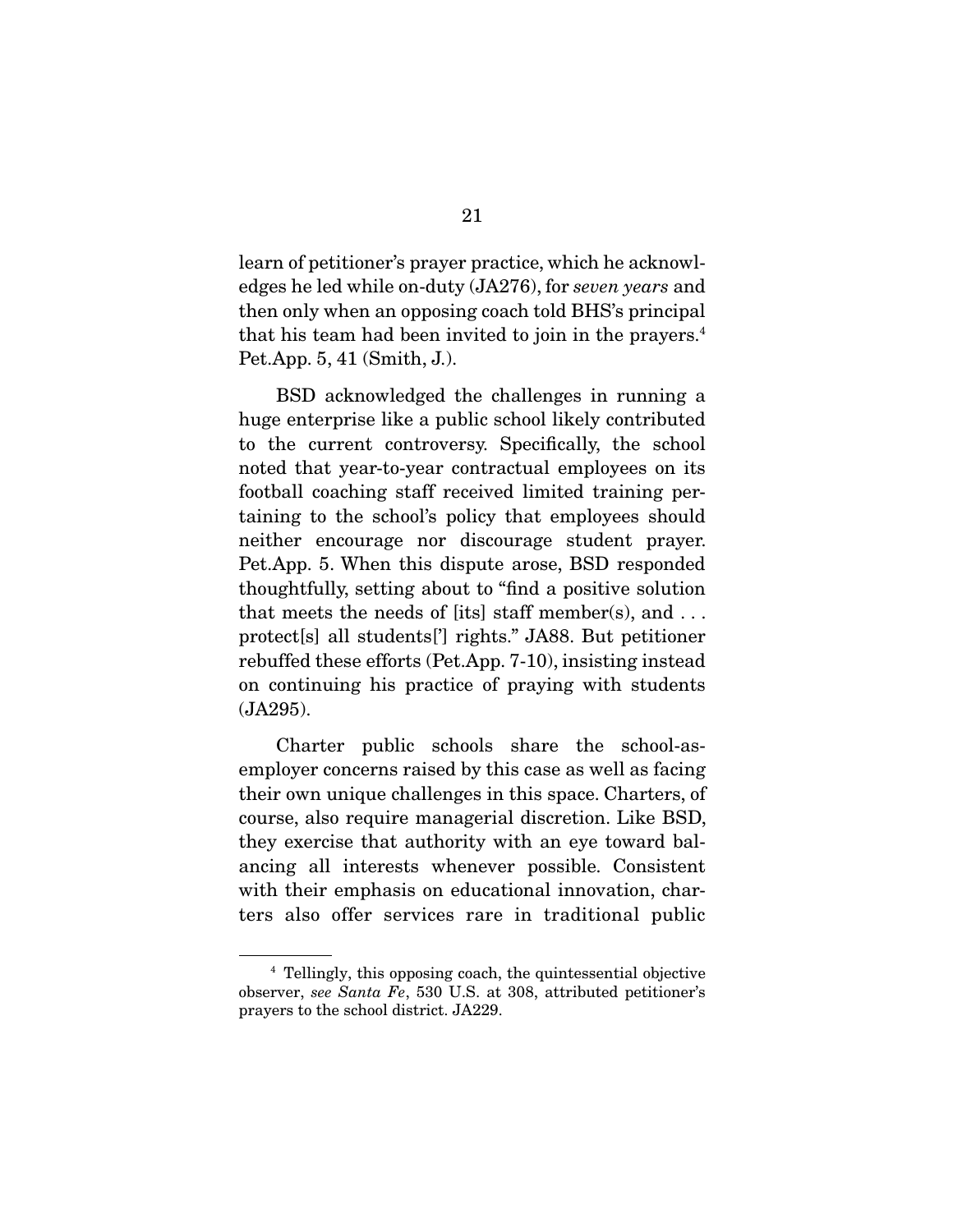schools. For instance, many charter schools have employees meet with all students and their parent(s) or guardian(s) in their homes to discuss and assist with matters of school performance. See, e.g., Charters at 30, at 18. These visits "establish a home-school connection and ensure appropriate supports and interventions are provided[,]" ibid.; they are also potentially unduly intrusive or even coercive if not thoughtfully managed. In addition, charter students participate in any number of experiential learning activities that take place off-campus. See, e.g., Peter Alexander, How Much Do You Know About Olympia Oysters?, GREAT PENINSULA CONSERVANCY (Oct. 6, 2021), https://greatpeninsula. org/how-much-do-you-know-about-olympia-oysters/ (chronicling students from Catalyst Public School "collect[ing] data on habitat conditions" in Washington's Klingel-Bryan-Beard Wildlife Refuge and Belfair State Park); see also Cal. Educ. Code § 47605.1(f) (authorizing "in the field" instruction in partnership with, among others, "[f ]ederally affiliated Youth Build programs" and "California Conservation Corps or local conversation corps certified by the California Conservative Corps"). Charter schools must be able to guide, supervise, and, yes, correct, their employees and those with whom they contract to ensure these potentially delicate off-campus activities are constructive.

 There is always room for innovation in and beyond the classroom; this is the North Star for public charter schools. See, e.g., Cal. Educ. Code § 47601(c) (2021); Wash. Rev. Code § 28A.710.040(3) (2022). Pursuing a creative educational approach, however, does not mean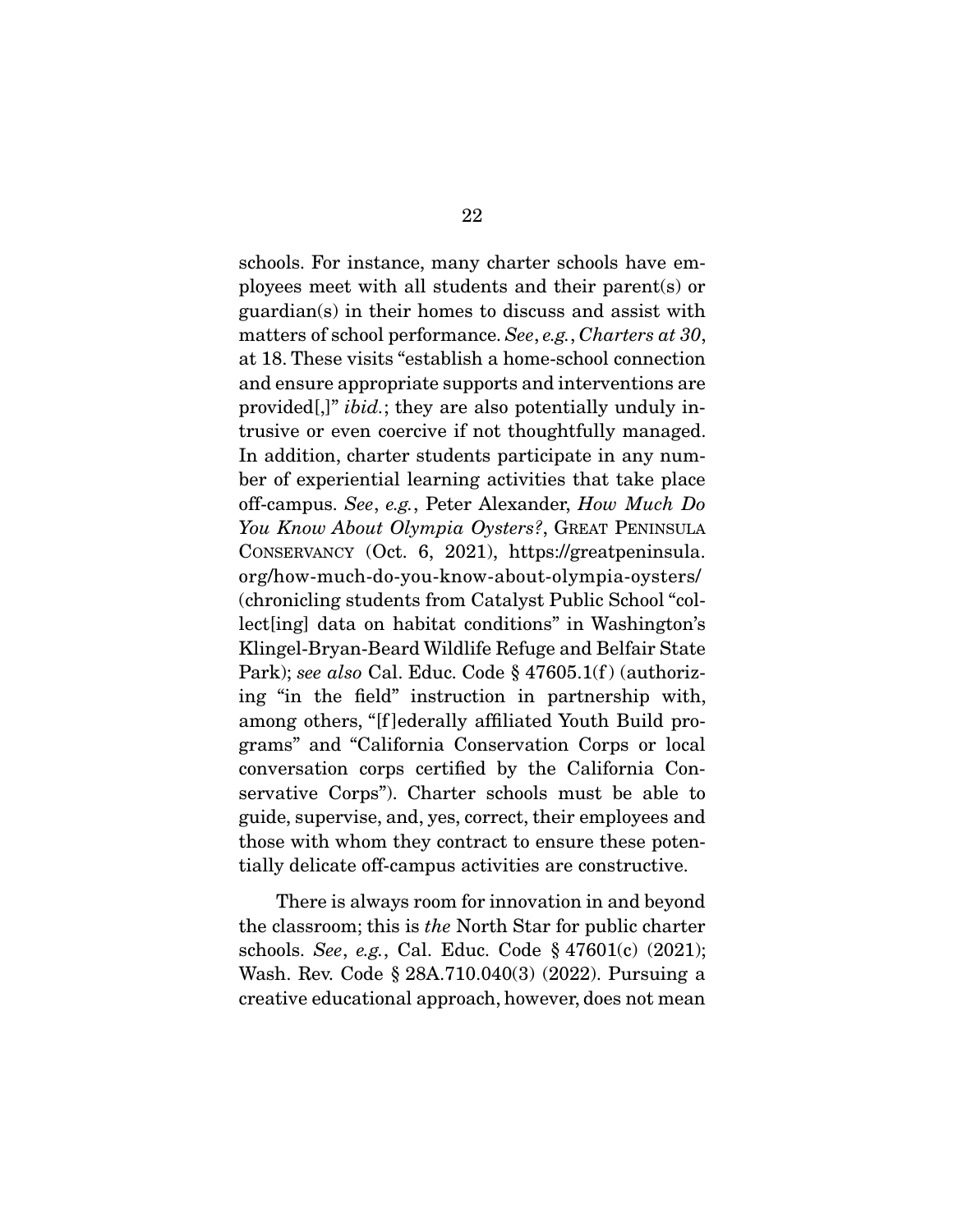discarding the foundation upon which every school builds. Schools and their employees must pull in the same direction to help students realize the best possible outcomes. Petitioner stands these realities on their head, arguing essentially that elementary and secondary schools are about serving the adults they employ. One can appreciate that schools cannot fulfill their mission without teachers and staff and owe them boundless respect, while also appreciating that they do not get to unilaterally dictate how students are treated and schools operate.

#### **C. Charter schools must be able to control their classrooms, facilities, and grounds.**

 Finally, public schools also have an interest in the physical spaces in which they operate. As with their employees, if schools lose effective control over when and how their classrooms, facilities, and grounds are used, then it would be much more difficult for them to carry out their educational mission. The current controversy again illustrates these perils well.

 Petitioner's argument is based on the (dubious) proposition that his prayer practice constituted private speech. Cf. Am. Legion v. Am. Humanist Ass'n, 139 S.Ct. 2067, 2092 (2019) (Kavanaugh, J., concurring) (identifying "religious expression in public schools" as a category of Establishment Clause case distinct from "regulation of private religious speech in public forums"). This allows him to suggest that, at most, BSD needed only to disclaim his prayers. Br. 9; cf. Pet.App.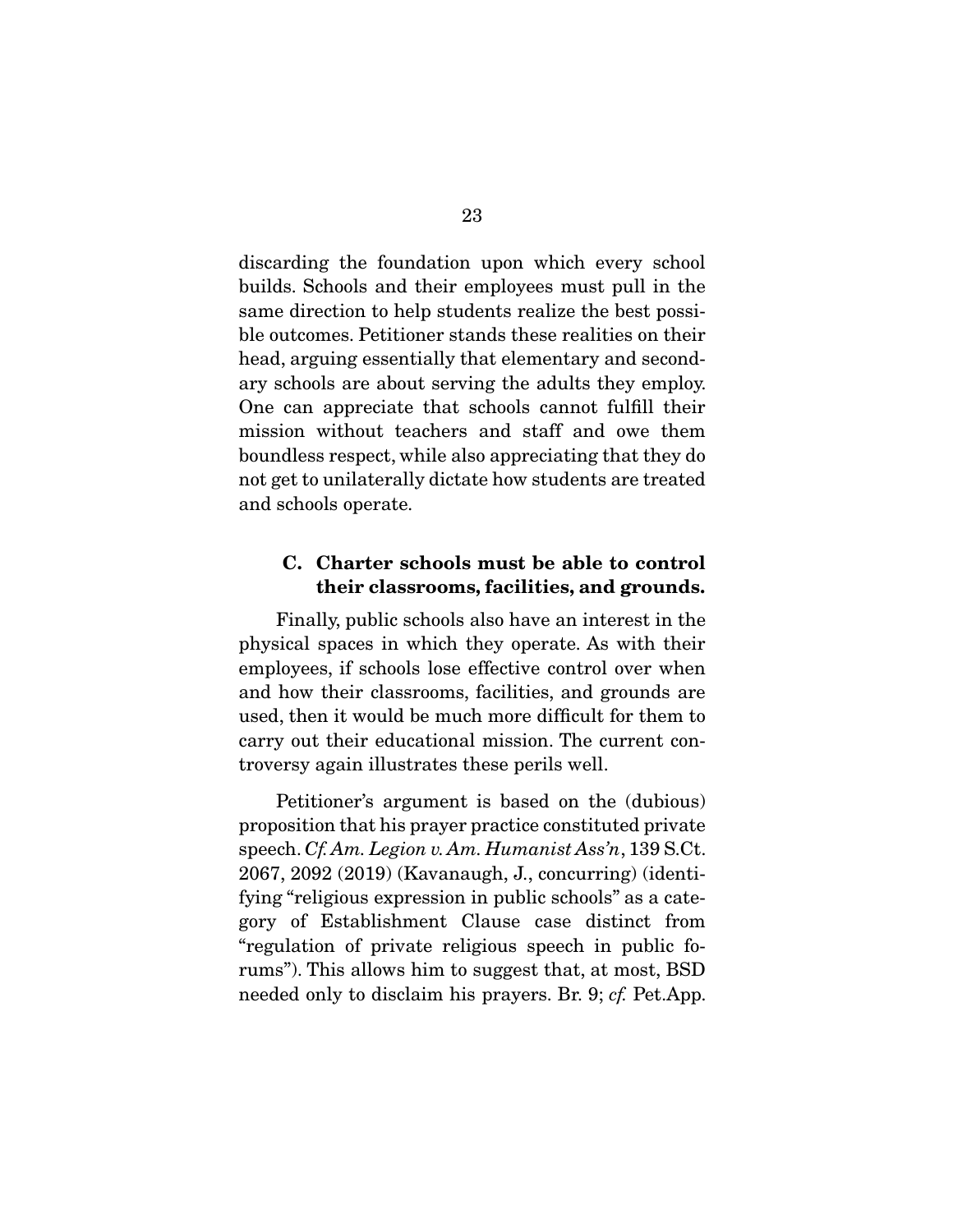55 (Smith, J.) ("A disclaimer would have no effect on the proven coercive effect Kennedy's prayers had on his players."); Pet.App. 61 (Smith, J.) ("[State] [d] isclaimers [of religious activity] are insufficient in 'coercive' context[s].") (quoting Lassonde v. Pleasanton Unified Sch. Dist., 320 F.3d 979, 984-85 (9th Cir. 2003)).

 Even accepting this facile suggestion as a panacea for establishment concerns, however, does nothing to address the whole new First Amendment issue this approach would raise. "[A] public disclaimer in the wake of Coach Kennedy's media campaign would have only called more attention to his very public worship." Pet.App. 75 (Christen, J.). Thus, to realize the First Amendment's mandate of "neutrality between religion and religion, and between religion and nonreligion[,]" McCreary Cnty. v. Am. Civil Liberties of Ky., 545 U.S. 844, 860 (2005) (quoting Epperson v. Arkansas, 393 U.S. 97, 104 (1968)), BSD "would have had to permit access [to its football field] by other religious faiths[.]" Pet.App. 75 (Christen, J.).

 In so doing, BSD would necessarily acquiesce to petitioner's prayers making its field into at least a limited public forum.5 Public schools are (rightly) limited in their regulation of expression when operating such forums. A school, for example, "must not discriminate against speech on the basis of viewpoint" within a limited public forum. Good News Club, 533 U.S. at 106. In

<sup>&</sup>lt;sup>5</sup> Petitioner himself directly opened the forum by allowing an elected official onto the field to pray with him and his team. JA314-15.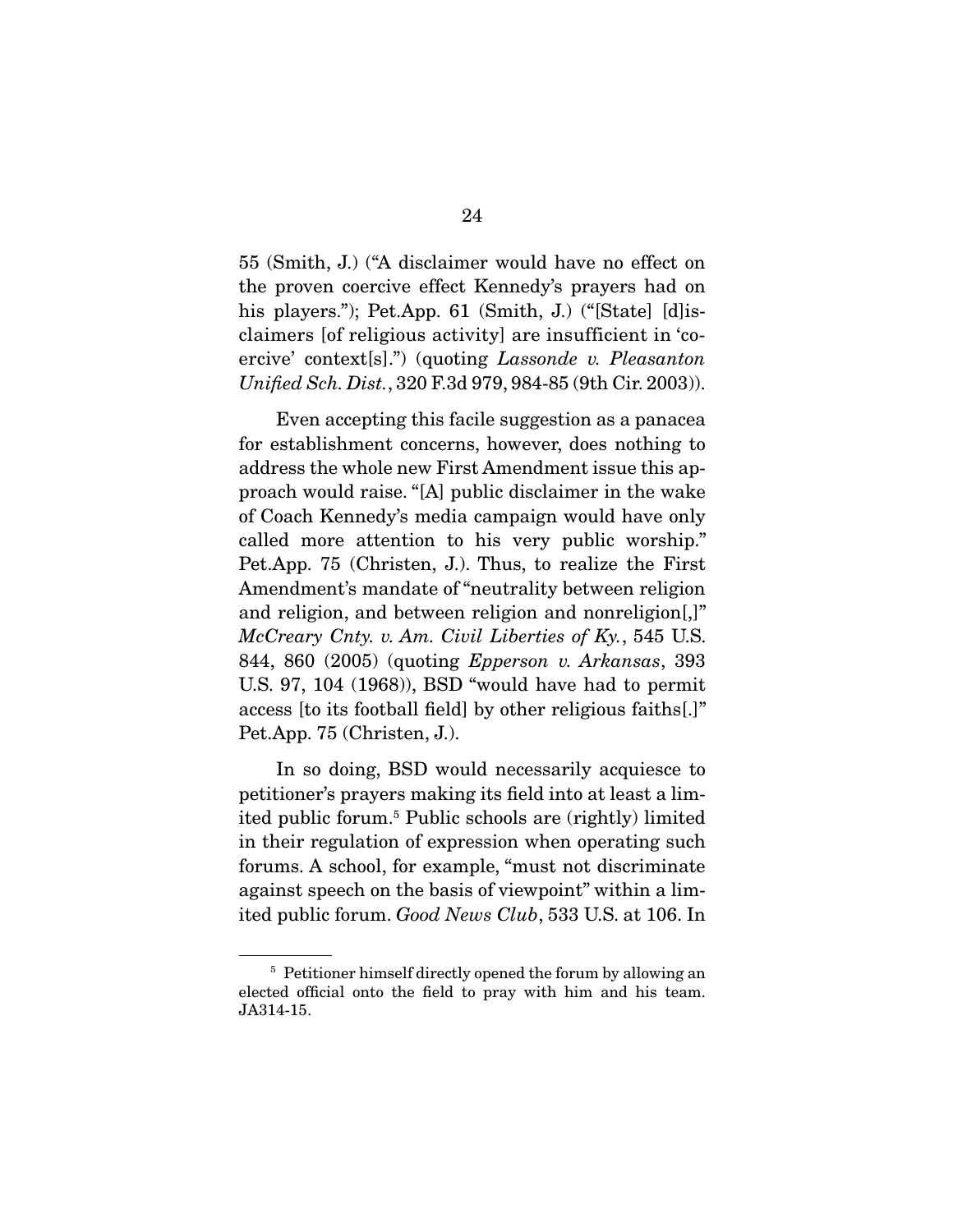short, accommodating petitioner's "private" prayers on the 50-yard line would also mean needing to accommodate all religious and irreligious speech and expression on its field. See McCreary, 545 U.S. at 860. During the course of this controversy, the school superintendent informed the school board that this was "exactly the door we worried about opening[.]" JA101.

 The consequences of opening this door are no mere hypotheticals. In fact, "[a] Satanist religious group contacted BSD in advance of [a] game to notify them that 'it intended to conduct ceremonies on the field after football games if others were allowed to.'" Pet.App. 8. BSD was only able to keep them off the field (Pet.App. 8 ("The Satanist group was present at the game, but 'they did not enter the stands or go on to the field after learning that the field would be secured.'")), because it continued to treat the field as a nonpublic forum, see Perry Educ. Ass'n v. Perry Local Educators' Ass'n, 460 U.S. 37, 48 (1983) ("Because the school mail system is not a public forum, the School District had no constitutional obligation per se to let any organization use the school mail boxes.") (cleaned up); see also Pinette, 515 U.S. at 761 ("It is undeniable, of course, that speech which is constitutionally protected against state suppression is not thereby accorded a guaranteed forum on all property owned by the State.").

 But BSD's broader efforts to secure the field on this occasion were unsuccessful. Despite making "arrangements with the Bremerton Police Department for security," posting signs as well as making robocalls to BSD parents, "and otherwise put[ting] the word out to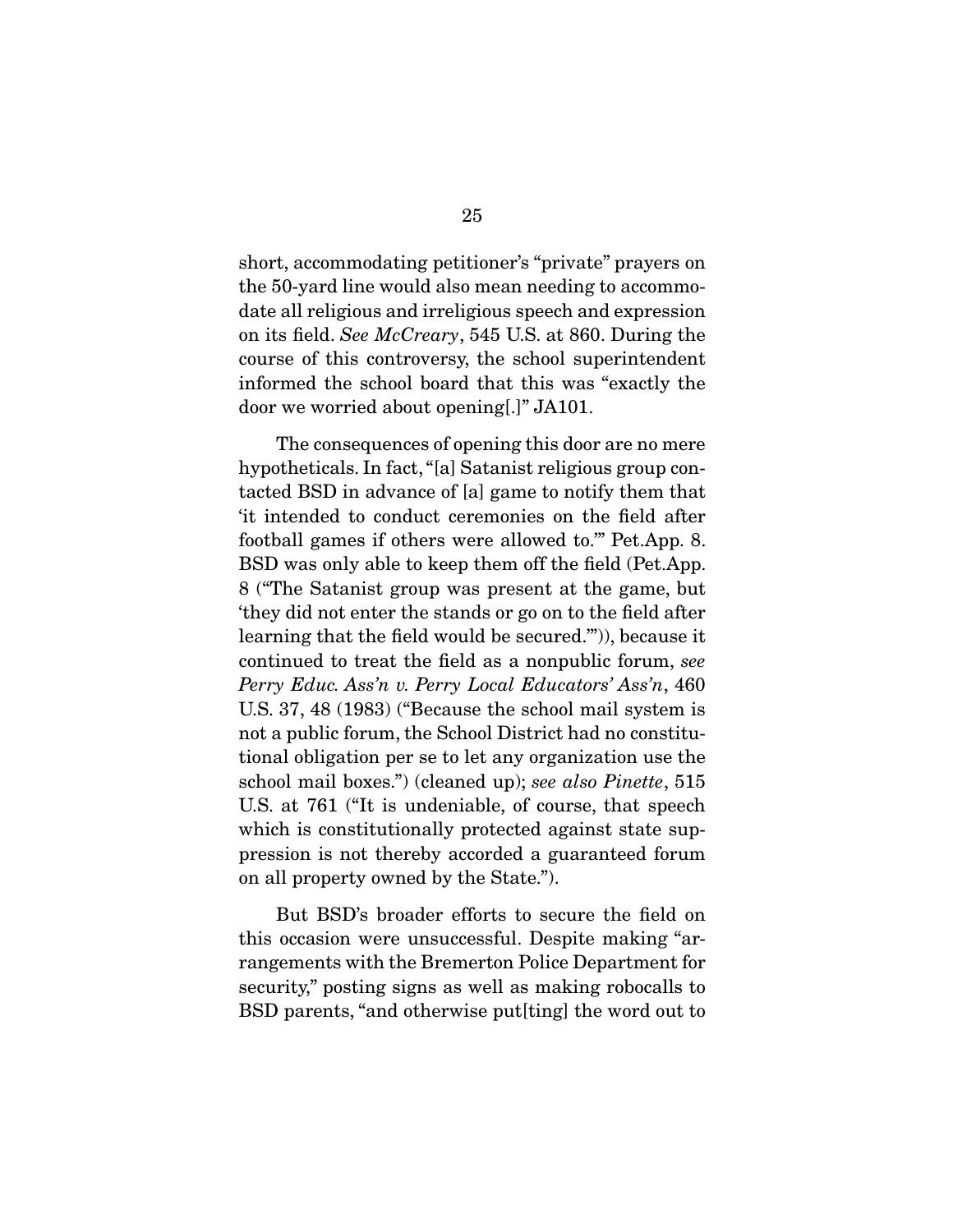the public that there would be no access to the field[,]" it was overrun. Pet.App. 8-9. Members of the public as well as the media stormed the field to join petitioner's prayer, including "'people jumping the fence' to access the field." Pet.App. 9. In the course of this "stampede[,]" (Pet.App. 9), members of the BSD cheerleading squad and marching band were knocked to the ground (Pet.App. 9, 138). Simply put, BSD was unable "to keep kids safe."6 JA222-23.

 To rule for the petitioner would require this Court to hold that BSD allowed petitioner to open a forum, one that it could not close. Granting this authority to an employee, in the face of strenuous school efforts to the contrary, again stands both the case law and common sense on its head. The consequences of doing so are apparent from this case and, if endorsed by this Court, difficult, if not impossible, to cabin. Taken to their logical end, petitioner's arguments would imperil charter public schools' ability to regulate their grounds, facilities, and classrooms and, hence, their ability to educate and keep their students safe.

--------------------------------- ♦ ---------------------------------

<sup>6</sup> This case thus implicates yet another compelling interest for public schools – safeguarding "the physical and psychological well-being of minors." Sable Cmmc'ns of Cal., Inc. v. FCC, 492 U.S. 115, 126 (1989).